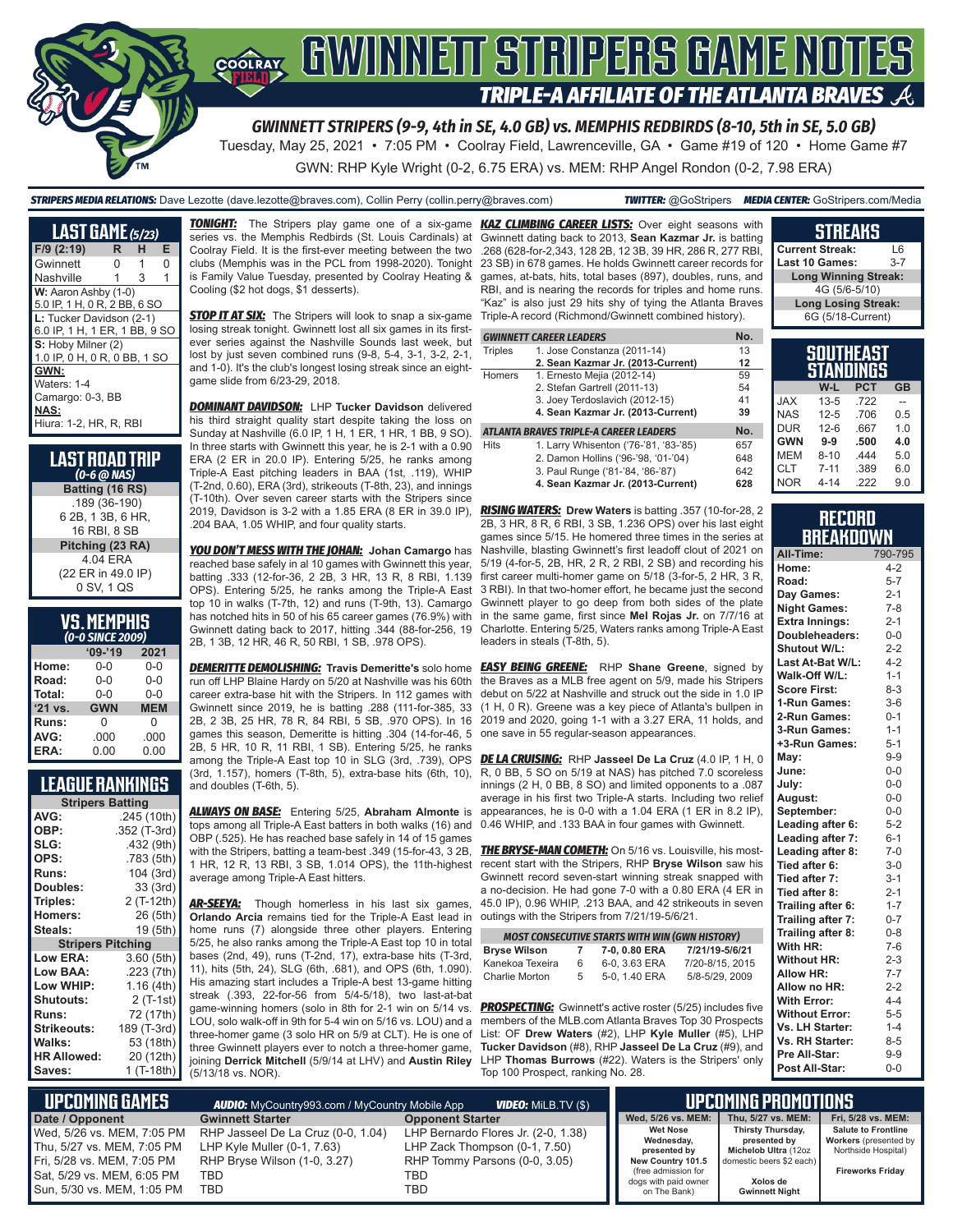

|                                                                                                                                                                                                                                                                                                                                                                                                    | <b>MANAGER MATT TUIASOSOPO</b>              |                       |                             |                           |                                                                                                   |                                                           |                            | <b>GWINNETT PLAYERS USED (44 IN 2021)</b>                                                                                                                                                                                                                                                                                 |                                                       |              |                              |
|----------------------------------------------------------------------------------------------------------------------------------------------------------------------------------------------------------------------------------------------------------------------------------------------------------------------------------------------------------------------------------------------------|---------------------------------------------|-----------------------|-----------------------------|---------------------------|---------------------------------------------------------------------------------------------------|-----------------------------------------------------------|----------------------------|---------------------------------------------------------------------------------------------------------------------------------------------------------------------------------------------------------------------------------------------------------------------------------------------------------------------------|-------------------------------------------------------|--------------|------------------------------|
| Matt Tuiasosopo enters his first season as Gwinnett manager and his third season<br>as a coach in the Atlanta Braves organization in 2021. He was named the seventh<br>manager in team history on 3/30/21. Tuiasosopo is both the youngest manager in<br>team history (age 34) and the first former Gwinnett player to manage the club (hit<br>.221 with 19 HR, 73 RBI in 178 games from 2016-17). |                                             |                       |                             |                           | Pitchers (24):                                                                                    |                                                           |                            | Victor Arano, Jesse Biddle, Chasen Bradford,<br>Thomas Burrows, Jesse Chavez, Tucker Davidson,<br>Jasseel De La Cruz, Carl Edwards Jr., Jay Flaa,<br>Shane Greene, Daysbel Hernandez, Mitch Horacek,<br>Connor Johnstone, Nate Jones, Trevor Kelley, Dylan Lee,<br>Chris Martin, Kyle Muller, Sean Newcomb, Tanner Roark, |                                                       |              |                              |
| Tuiasosopo made his managerial debut in 2019 with Class-A Rome, leading the club<br>to a 65-74 record and earning Atlanta's Bobby Cox Award for minor league manager<br>of the year. He was set to return to Rome in 2020, but was reassigned to the Braves<br>Alternate Site at Coolray Field once the MiLB season was cancelled.                                                                 |                                             |                       |                             |                           | Position (20):                                                                                    |                                                           |                            | Jose Rodriguez, Edgar Santana, Bryse Wilson, Kyle Wright<br>Abraham Almonte, Orlando Arcia, Jaycob Brugman,<br>Johan Camargo, Ryan Casteel, Travis Demeritte,<br>Phillip Ervin, Ryan Goins, Terrance Gore, Guillermo Heredia,<br>Ender Inciarte, Alex Jackson, Sean Kazmar Jr.,                                           |                                                       |              |                              |
| Tuiasosopo's Managerial Career<br>With Gwinnett (1 Season):<br>MiLB Career (2 Seasons):                                                                                                                                                                                                                                                                                                            | <b>Games</b><br>18<br>157                   | W-L<br>$9-9$<br>74-83 | <b>PCT</b><br>.500<br>.471  | <b>Playoffs</b><br>0<br>0 | Italics = Player no longer in Braves organization                                                 |                                                           |                            | Jonathan Lucroy, Carlos Martinez, Jonathan Morales,<br>Yolmer Sanchez, Travis Snider, Riley Unroe, Drew Waters                                                                                                                                                                                                            |                                                       |              |                              |
| All staff bios available in the 2021 Stripers Media Guide                                                                                                                                                                                                                                                                                                                                          |                                             |                       |                             |                           |                                                                                                   |                                                           |                            |                                                                                                                                                                                                                                                                                                                           |                                                       |              |                              |
|                                                                                                                                                                                                                                                                                                                                                                                                    | EJECTIONS (O)                               |                       |                             |                           |                                                                                                   |                                                           |                            |                                                                                                                                                                                                                                                                                                                           |                                                       |              |                              |
| Player/Coach<br>None                                                                                                                                                                                                                                                                                                                                                                               | Date/Inning                                 |                       | <b>Umpire</b>               |                           | Including MLB rehab assignments, 14 players have played for both Gwinnett and<br>Atlanta in 2021: | <b>LHP Jesse Biddle</b><br>INF Johan Camargo              |                            | <b>BASS-LANTA</b>                                                                                                                                                                                                                                                                                                         |                                                       |              |                              |
|                                                                                                                                                                                                                                                                                                                                                                                                    | <b>TEAM DEFENSE (11TH IN TRIPLE-A EAST)</b> |                       |                             |                           |                                                                                                   | <b>LHP Tucker Davidson</b><br>RHP Carl Edwards Jr.        |                            |                                                                                                                                                                                                                                                                                                                           |                                                       |              |                              |
| <b>PCT</b><br>G<br><b>TC</b><br>.982<br>18<br>656                                                                                                                                                                                                                                                                                                                                                  | PO<br>480                                   | A<br>164              | E<br>12                     | <b>DP</b><br>16           |                                                                                                   | OF Guillermo Heredia (Rehab)<br>OF Ender Inciarte (Rehab) |                            |                                                                                                                                                                                                                                                                                                                           |                                                       |              |                              |
| <b>SB</b><br><b>Catchers</b>                                                                                                                                                                                                                                                                                                                                                                       | СS<br><b>ATT</b>                            | <b>PCT</b>            | PB                          | W-L                       |                                                                                                   | C Alex Jackson (Rehab)                                    |                            |                                                                                                                                                                                                                                                                                                                           |                                                       |              |                              |
| Casteel, Ryan<br>1<br>Jackson, Alex<br>1                                                                                                                                                                                                                                                                                                                                                           | 0<br>$\mathbf{1}$<br>$\mathbf 0$<br>1       | .000<br>.000          | $\mathbf{1}$<br>$\mathbf 0$ | $1 - 1$<br>$0 - 2$        |                                                                                                   | RHP Nate Jones<br>INF Sean Kazmar Jr.                     |                            |                                                                                                                                                                                                                                                                                                                           |                                                       |              |                              |
| Lucroy, Jonathan<br>4                                                                                                                                                                                                                                                                                                                                                                              | $\overline{2}$<br>6                         | .333                  | 1                           | $0 - 4$                   |                                                                                                   | RHP Chris Martin (Rehab)<br><b>LHP Sean Newcomb</b>       |                            |                                                                                                                                                                                                                                                                                                                           |                                                       |              |                              |
| Martinez, Carlos<br>3<br>0<br>Mathis, Jeff                                                                                                                                                                                                                                                                                                                                                         | 0<br>3<br>0<br>$\mathbf 0$                  | .000<br>$---$         | 1<br>0                      | $2 - 1$<br>$0-0$          |                                                                                                   | RHP Edgar Santana                                         |                            |                                                                                                                                                                                                                                                                                                                           |                                                       |              |                              |
| $\overline{c}$<br>Morales, Jonathan<br>11<br>Total:                                                                                                                                                                                                                                                                                                                                                | 2<br>4<br>4<br>15                           | .500<br>.267          | $\mathbf 0$<br>3            | $6 - 1$<br>$9-9$          |                                                                                                   | <b>RHP Bryse Wilson</b><br>RHP Kyle Wright                |                            |                                                                                                                                                                                                                                                                                                                           |                                                       |              |                              |
|                                                                                                                                                                                                                                                                                                                                                                                                    |                                             |                       |                             |                           |                                                                                                   |                                                           |                            |                                                                                                                                                                                                                                                                                                                           |                                                       |              |                              |
|                                                                                                                                                                                                                                                                                                                                                                                                    |                                             |                       |                             |                           |                                                                                                   |                                                           |                            |                                                                                                                                                                                                                                                                                                                           |                                                       |              |                              |
| <b>Outfield Assists (3):</b>                                                                                                                                                                                                                                                                                                                                                                       | Almonte (1), Inciarte (1), Waters (1)       |                       |                             |                           |                                                                                                   |                                                           |                            |                                                                                                                                                                                                                                                                                                                           |                                                       |              |                              |
| <b>Pitcher Pickoffs (1):</b><br>Muller (1)<br><b>Catcher Pickoffs (1):</b>                                                                                                                                                                                                                                                                                                                         | Casteel (1)                                 |                       |                             |                           | Four Atlanta players have been assigned to rehab with Gwinnett in 2021.                           |                                                           |                            | <b>BRAVES ON REHAB</b>                                                                                                                                                                                                                                                                                                    |                                                       |              |                              |
|                                                                                                                                                                                                                                                                                                                                                                                                    |                                             |                       |                             |                           | Player                                                                                            |                                                           |                            | <b>Injury</b>                                                                                                                                                                                                                                                                                                             |                                                       |              | <b>Rehab Dates</b>           |
|                                                                                                                                                                                                                                                                                                                                                                                                    |                                             |                       |                             |                           | <b>RHP Chris Martin</b><br>OF Ender Inciarte                                                      |                                                           |                            | Right Shoulder Inflammation (4/7)                                                                                                                                                                                                                                                                                         |                                                       |              | $5/5 - 5/11$<br>$5/6 - 5/12$ |
|                                                                                                                                                                                                                                                                                                                                                                                                    | <b>STARTS</b><br><b>By Batting Order</b>    |                       |                             |                           | OF Guillermo Heredia                                                                              |                                                           |                            | Strained Left Hamstring (4/17)<br>Right Hamstring Inflammation (5/1)                                                                                                                                                                                                                                                      |                                                       |              | 5/14                         |
| Waters (11), Inciarte (6), Ervin (1)<br>1:<br>2:                                                                                                                                                                                                                                                                                                                                                   |                                             |                       |                             |                           | C Alex Jackson                                                                                    |                                                           |                            | Strained Left Hamstring (5/2)                                                                                                                                                                                                                                                                                             |                                                       |              | 5/21-Current                 |
| Arcia (7), Goins (5), Waters (3), Camargo (1), Heredia (1), Sanchez (1)<br>Arcia (10), Camargo (4), Lucroy (3), Jackson (1)<br>3:                                                                                                                                                                                                                                                                  |                                             |                       |                             |                           |                                                                                                   |                                                           |                            |                                                                                                                                                                                                                                                                                                                           |                                                       |              |                              |
| Demeritte (7), Camargo (5), Almonte (3), Jackson (1), Kazmar Jr. (1), Lucroy (1)<br>4:<br>Almonte (8), Kazmar Jr. (4), Demeritte (3), Snider (2), Sanchez (1)<br>5:<br>Ervin (4), Goins (3), Sanchez (3), Snider (3), Almonte (2), Casteel (2),<br>6:                                                                                                                                              |                                             |                       |                             |                           |                                                                                                   |                                                           |                            |                                                                                                                                                                                                                                                                                                                           |                                                       |              |                              |
| Kazmar Jr. (1)<br>Ervin (5), Goins (5), Kazmar Jr. (3), Morales (2), Sanchez (2), Snider (1)<br>7:                                                                                                                                                                                                                                                                                                 |                                             |                       |                             |                           |                                                                                                   |                                                           |                            |                                                                                                                                                                                                                                                                                                                           |                                                       |              |                              |
| Sanchez (6), Morales (5), Casteel (2), Brugman (1), Goins (1), Gore (1),<br>8:<br>Martinez (1), Unroe (1)                                                                                                                                                                                                                                                                                          |                                             |                       |                             |                           |                                                                                                   |                                                           |                            | LAST AT-BAT WINS (4)                                                                                                                                                                                                                                                                                                      |                                                       |              |                              |
| Casteel (2), Martinez (2), Morales (1), Unroe (1)<br>9:                                                                                                                                                                                                                                                                                                                                            |                                             |                       |                             |                           | The Stripers are 4-2 (.667) in games decided in the last at-bat in 2021.                          |                                                           |                            |                                                                                                                                                                                                                                                                                                                           |                                                       |              |                              |
| Pitcher Spot (12)                                                                                                                                                                                                                                                                                                                                                                                  | <b>By Position</b>                          |                       |                             |                           | Date/Opponent                                                                                     |                                                           | <b>Score</b>               |                                                                                                                                                                                                                                                                                                                           | <b>Game-Winning Play</b>                              |              |                              |
| Morales (7), Lucroy (4), Martinez (3), Casteel (2), Jackson (2)<br>C:<br>Camargo (5), Casteel (4), Kazmar Jr. (4), Snider (3), Unroe (2)<br>1B:                                                                                                                                                                                                                                                    |                                             |                       |                             |                           | 5/4 at Charlotte<br>5/9 at Charlotte                                                              |                                                           | 10-9 (12th)<br>12-9 (10th) |                                                                                                                                                                                                                                                                                                                           | Almonte scores on E4 (Reynolds)<br>Camargo RBI single |              |                              |
| 2B:<br>Goins (13), Sanchez (4), Kazmar Jr. (1)<br>3B:<br>Sanchez (8), Camargo (5), Kazmar Jr. (4), Morales (1)                                                                                                                                                                                                                                                                                     |                                             |                       |                             |                           | 5/14 vs. Louisville<br>5/16 vs. Louisville                                                        |                                                           | $2-1$ (8th)<br>5-4 (9th)   |                                                                                                                                                                                                                                                                                                                           | Arcia 2-out solo HR<br>Arcia walk-off solo HR         |              |                              |
| <b>SS:</b> Arcia (16), Goins (1), Sanchez (1)                                                                                                                                                                                                                                                                                                                                                      |                                             |                       |                             |                           |                                                                                                   |                                                           |                            |                                                                                                                                                                                                                                                                                                                           |                                                       |              |                              |
| LF: Ervin (7), Almonte (4), Demeritte (2), Waters (2), Gore (1), Heredia (1),<br>Snider (1)                                                                                                                                                                                                                                                                                                        |                                             |                       |                             |                           |                                                                                                   |                                                           |                            |                                                                                                                                                                                                                                                                                                                           |                                                       |              |                              |
| $CF:$ Waters (11), Inciarte (5), Ervin (2)<br>RF: Almonte (8), Demeritte (7), Ervin (1), Snider (1), Waters (1)<br><b>DH:</b> Almonte (1), Arcia (1), Brugman (1), Demeritte (1), Inciarte (1), Snider (1)                                                                                                                                                                                         |                                             |                       |                             |                           |                                                                                                   |                                                           |                            |                                                                                                                                                                                                                                                                                                                           |                                                       |              |                              |
|                                                                                                                                                                                                                                                                                                                                                                                                    |                                             |                       |                             |                           |                                                                                                   |                                                           |                            |                                                                                                                                                                                                                                                                                                                           |                                                       |              | *Denotes "walk-off" win      |
|                                                                                                                                                                                                                                                                                                                                                                                                    |                                             |                       |                             |                           | Home                                                                                              | Road                                                      | <b>Total</b>               | VS.2021 OPPONENTS                                                                                                                                                                                                                                                                                                         | Home                                                  | Road         | <b>Total</b>                 |
|                                                                                                                                                                                                                                                                                                                                                                                                    |                                             |                       |                             |                           | <b>CHA</b><br>$0-0$                                                                               | $5 - 1$                                                   | 5-1                        | COL                                                                                                                                                                                                                                                                                                                       | $0-0$                                                 | $0-0$        | $0-0$                        |
|                                                                                                                                                                                                                                                                                                                                                                                                    |                                             |                       |                             |                           | <b>DUR</b><br>$0-0$<br><b>JAX</b><br>$0 - 0$                                                      | $0-0$<br>$0-0$                                            | $0-0$<br>$0-0$             | LOU<br><b>MW DIV</b>                                                                                                                                                                                                                                                                                                      | $4 - 2$<br>$4 - 2$                                    | 0-0<br>$0-0$ | $4 - 2$<br>$4 - 2$           |

NOR 0-0 0-0 0-0 **SE DIV 0-0 5-7 5-7**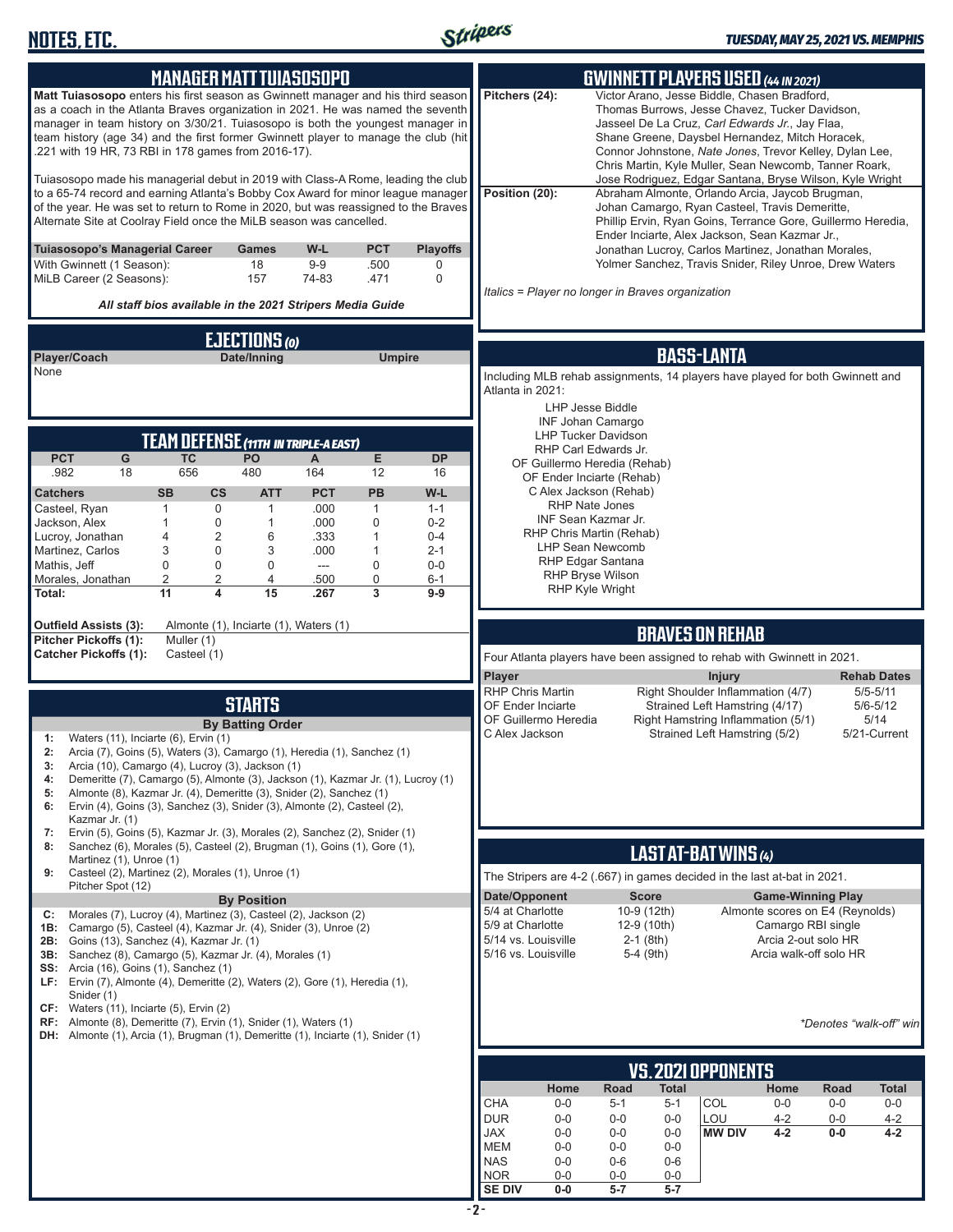## **STARTING PITCHER**



**ON BRAVES 40-MAN ROSTER BIO ON PAGE 105 OF MEDIA GUIDE**

#### *TUESDAY, MAY 25, 2021 VS. MEMPHIS*

# **30****KYLE WRIGHT**

**B/T:** R/R **BORN:** 10/2/95 in Huntsville, Alabama (Age 25) **HT:** 6-4 **ACQUIRED:** Braves' 1st round pick (5th overall) in 2017 June draft out **WT:** 215 of Vanderbilt University (Nashville, TN)

*TONIGHT:* Wright makes his fourth Triple-A start of the season in game one of a sixgame series vs. Memphis ... It will be his 32nd career game (29th start) with Gwinnett since 2018 (13-7, 4.10 ERA, .243 BAA, 1.23 WHIP, 161 SO in 155.2 IP) ... Is seeking his first Triple-A win since 8/31/19 at Durham (winless in last 3 starts).

*2021 SEASON:* Spent most of April at the Alternate Training Site at Coolray Field ... Recalled by Atlanta on 4/16 and went 0-0 with a 4.15 ERA in one start (4/16 at the Chicago Cubs), optioned back to the Alternate Training Site on 4/17 ... In his first start of the year with Gwinnett on 5/5 at Charlotte, suffered his first Triple-A loss since 6/9/19 vs. Durham, snapping an 8-0, 2.57 ERA (21 ER in 73.2 IP) over his previous 12 starts from 6/14-8/31, 2019 ... Started Gwinnett's Home Opener on 5/11 vs. Louisville (loss, 5.0 IP, 6 H, 3 ER, 2 BB, 5 SO).

*2021 SPRING TRAINING:* Went 0-1 with a 4.50 ERA (8 ER in 16.0 IP, 13 H, 8 BB, 15 SO) in five starts for the Braves ... Optioned to the Alternate Training Site on 3/25.

*2020 SEASON:* Made the Braves' Opening Day roster for the second time in his career ... Went 2-4 with a 5.21 ERA, .243 BAA, and three quality starts in eight outings ... Made two starts for the Braves in the MLB Postseason, going 1-1 with a 9.45 ERA ... Won his first playoff start in Game 3 of the NLDS at Miami (6.0 IP, 3 H, 0 R, 2 BB, 7 SO in series-clinching 7-0 win) ... Also started Game 3 of the NLCS vs. the Los Angeles Dodgers (loss, 0.2 IP, 5 H, 7 ER, 2 BB, 0 SO, 2 HR in 15-3 loss).

*CAREER HIGHLIGHTS:* **2018:** MLB Futures Game selection (8-9, 3.46 ERA, .230 BAA in 27G between Double-A Mississippi and Gwinnett) ... **2019:** Led the International League in wins with Gwinnett (11-4, 4.17 ERA in 21 starts).

|              |                |         |            | <b>WRIGHT'S OVERALL STATS</b> |    |           |           |            |             |
|--------------|----------------|---------|------------|-------------------------------|----|-----------|-----------|------------|-------------|
| Year         | Team           | W-L     | <b>ERA</b> | G/GS                          | НR | <b>BB</b> | <b>SO</b> | <b>BAA</b> | <b>WHIP</b> |
| 2021         | ATLANTA (NL)   | $0 - 0$ | 4.15       | 1/1                           |    |           | 5         | 214        | 1.15        |
|              | Gwinnett (AAA) | $0 - 2$ | 6.75       | 3/3                           |    | 6         | 17        | .328       | 1.84        |
| MiLB Career: |                | 19-16   | 3.86       | 60/57                         | 22 | 98        | 284       | 242        | 1.26        |
| MLB Career:  |                | $2 - 7$ | 6.09       | 20/13                         | 14 | 45        | 58        | 255        | 1.63        |

| <b>WRIGHT'S 2021 SPLITS (WITH GWINNETT)</b> |         |                    |   |          |                           |  |                |           |           |           |  |  |  |
|---------------------------------------------|---------|--------------------|---|----------|---------------------------|--|----------------|-----------|-----------|-----------|--|--|--|
| Home:                                       |         | 0-1, 5.40 ERA (1G) |   |          | Vs. LHB:                  |  | .381 BAA, 1 HR |           |           |           |  |  |  |
| Road:                                       |         | 0-1, 7.45 ERA (2G) |   |          | Vs. RHB:                  |  | .302 BAA, 0 HR |           |           |           |  |  |  |
|                                             |         |                    |   |          | <b>WRIGHT VS. MEMPHIS</b> |  |                |           |           |           |  |  |  |
|                                             | W-L     | <b>ERA</b>         | G | GS       |                           |  | <b>ER</b>      | <b>HR</b> | <b>BB</b> | <b>SO</b> |  |  |  |
| 2021:                                       | $0 - 0$ | 0.00               |   | $\Omega$ | 0.0                       |  | $\Omega$       | $\Omega$  |           |           |  |  |  |

| <b>Career:</b> | $0 - 0$ | 0.00                         |                                  | 0.0   |                            |  |  |
|----------------|---------|------------------------------|----------------------------------|-------|----------------------------|--|--|
|                |         |                              | <b>WRIGHT'S HIGHS &amp; LOWS</b> |       |                            |  |  |
|                |         | <b>Season</b>                |                                  |       | Career (MiLB and MLB)      |  |  |
| IIP:           |         | 5.0 (2x, last: 5/11 vs. LOU) |                                  |       | 8.0 (7/25/18, MIS vs. MOB) |  |  |
| Iso:           |         | 8 (5/5 @ CLT)                |                                  |       | 13 (6/26/18, MIS vs. JAX)  |  |  |
| IBB:           |         | 2 (4x, last: 5/18 @ NAS)     |                                  |       | 6 (8/14/20, ATL @ MIA)     |  |  |
| Iн:            |         | 8 (5/5 @ CLT)                |                                  |       | 10 (8/19/19, GWN @ NOR)    |  |  |
| <b>IER:</b>    |         | $5(5/18)$ ( $0. NAS$ )       |                                  |       | 8 (4/28/19, GWN vs. TOL)   |  |  |
| Low-Hit CG:    |         |                              |                                  | Never |                            |  |  |
| Low-ER CG:     |         |                              |                                  | Never |                            |  |  |

| <b>WRIGHT AT THE PLATE</b> |      |           |   |                  |    |              |           |            |           |           |  |  |
|----------------------------|------|-----------|---|------------------|----|--------------|-----------|------------|-----------|-----------|--|--|
|                            | AVG. | <b>AB</b> |   | н                | 2B | 3B           | <b>HR</b> | <b>RBI</b> | <b>BB</b> | <b>SO</b> |  |  |
| 2021:                      | .000 |           |   | $\left( \right)$ |    | $\mathbf{0}$ |           |            |           |           |  |  |
| <b>MiLB Career:</b>        | .205 | 39        | 4 | 8                |    |              |           |            | b         | 23        |  |  |
| MLB Career:                | 125  |           |   |                  |    |              |           |            |           |           |  |  |

|             | <b>WRIGHT'S 2021 STARTS (ALL LEVELS)</b><br>BB SO |               |     |   |                |                |                |                |                |       |                  |               |                                                 |  |  |
|-------------|---------------------------------------------------|---------------|-----|---|----------------|----------------|----------------|----------------|----------------|-------|------------------|---------------|-------------------------------------------------|--|--|
| <b>Team</b> | Date/Opp.                                         | <b>Result</b> | IP  | H | $\mathsf{R}$   | ER             | <b>HR</b>      |                |                | NP-S  | Opp. Starter     | <b>Result</b> | <b>Notes</b>                                    |  |  |
| <b>ATL</b>  | 4/16 at CHC                                       | <b>ND</b>     | 4.1 | 3 | 2              | $\overline{2}$ |                | $\overline{2}$ | 5              | 78-46 | Zach Davies      | W, 5-2        | Hit four batters (including Javier Baez twice). |  |  |
| <b>GWN</b>  | 5/5 at CLT                                        | $L, 0-1$      | 5.0 | 8 | $\overline{4}$ | 3              | $\mathsf 0$    | $\overline{2}$ | 8              | 83-55 | Jonathan Stiever | $L, 9-6$      | First Triple-A loss since 6/9/19 vs. Durham.    |  |  |
| <b>GWN</b>  | 5/11 vs. LOU                                      | $L, 0-2$      | 5.0 | 6 | $\overline{3}$ | 3              | $\mathbf 0$    | $\overline{2}$ | $\overline{5}$ | 89-56 | Ashton Goudeau   | $L, 4-0$      | All three runs were allowed in first inning.    |  |  |
| <b>GWN</b>  | 5/18 at NAS                                       | <b>ND</b>     | 4.2 | 7 | 5              | 5              | $\overline{1}$ | $\overline{2}$ | 4              | 93-53 | Aaron Ashby      | $L, 9-8$      | Gwinnett led 6-5 when he exited.                |  |  |
|             |                                                   |               |     |   |                |                |                |                |                |       |                  |               |                                                 |  |  |
|             |                                                   |               |     |   |                |                |                |                |                |       |                  |               |                                                 |  |  |
|             |                                                   |               |     |   |                |                |                |                |                |       |                  |               |                                                 |  |  |
|             |                                                   |               |     |   |                |                |                |                |                |       |                  |               |                                                 |  |  |
|             |                                                   |               |     |   |                |                |                |                |                |       |                  |               |                                                 |  |  |
|             |                                                   |               |     |   |                |                |                |                |                |       |                  |               |                                                 |  |  |
|             |                                                   |               |     |   |                |                |                |                |                |       |                  |               |                                                 |  |  |
|             |                                                   |               |     |   |                |                |                |                |                |       |                  |               |                                                 |  |  |
|             |                                                   |               |     |   |                |                |                |                |                |       |                  |               |                                                 |  |  |
|             |                                                   |               |     |   |                |                |                |                |                |       |                  |               |                                                 |  |  |
|             |                                                   |               |     |   |                |                |                |                |                |       |                  |               |                                                 |  |  |
|             |                                                   |               |     |   |                |                |                |                |                |       |                  |               |                                                 |  |  |
|             |                                                   |               |     |   |                |                |                |                |                |       |                  |               |                                                 |  |  |
|             |                                                   |               |     |   |                |                |                |                |                |       |                  |               |                                                 |  |  |
|             |                                                   |               |     |   |                |                |                |                |                |       |                  |               |                                                 |  |  |
|             |                                                   |               |     |   |                |                |                |                |                |       |                  |               |                                                 |  |  |
|             |                                                   |               |     |   |                |                |                |                |                |       |                  |               |                                                 |  |  |
|             |                                                   |               |     |   |                |                |                |                |                |       |                  |               |                                                 |  |  |
|             |                                                   |               |     |   |                |                |                |                |                |       |                  |               |                                                 |  |  |
|             |                                                   |               |     |   |                |                |                |                |                |       |                  |               |                                                 |  |  |
|             |                                                   |               |     |   |                |                |                |                |                |       |                  |               |                                                 |  |  |
|             |                                                   |               |     |   |                |                |                |                |                |       |                  |               |                                                 |  |  |
|             |                                                   |               |     |   |                |                |                |                |                |       |                  |               |                                                 |  |  |

|                     |         |            |    |    |                 | <b>STRIPERS STARTING PITCHERS</b> |                                                                         |
|---------------------|---------|------------|----|----|-----------------|-----------------------------------|-------------------------------------------------------------------------|
| <b>Pitcher</b>      | W-L     | <b>ERA</b> | GS | QS | <b>Team W-L</b> | <b>Run Support</b>                | <b>Last Gwinnett Start</b>                                              |
| Davidson, Tucker    | $2 - 1$ | 0.90       |    |    | $2 - 1$         | 5.33 RPG (16 Tot.)                | 5/23 at NAS (L, 1): 6.0 IP, 1 H, 1 R, 1 ER, 1 BB, 9 SO, 1 HR (82p/51s)  |
| De La Cruz, Jasseel | $0-0$   | 0.00       |    |    | 1-1             | 1.00 RPG (2 Tot.)                 | 5/19 at NAS (ND): 4.0 IP, 1 H, 0 R, 0 BB, 5 SO (53p/31s)                |
| Johnstone, Connor   | $1 - 2$ | 4.50       |    |    | $1 - 2$         | 3.33 RPG (10 Tot.)                | 5/13 vs. LOU (L, 1): 4.0 IP, 5 H, 5 R, 5 ER, 0 BB, 3 SO, 2 HR (63p/43s) |
| Muller, Kyle        | $0 - 1$ | 7.63       |    |    | $3 - 1$         | 2.75 RPG (11 Tot.)                | 5/21 at NAS (L, 1): 4.1 IP, 4 H, 3 R, 3 ER, 4 BB, 5 SO, 1 HR (92p/55s)  |
| Rodriguez, Jose     | $0-0$   | 0.00       |    |    | $0 - 1$         | $0.00$ RPG $(0$ Tot.)             | 5/20 at NAS (ND): 3.0 IP, 2 H, 0 R, 3 BB, 6 SO (56p/36s)                |
| Wilson, Bryse       | 1-0     | 3.27       |    |    | $2 - 0$         | 3.00 RPG (6 Tot.)                 | 5/16 vs. LOU (ND): 6.0 IP, 10 H, 4 R, 4 ER, 0 BB, 3 SO, 2 HR (93p/63s)  |
| Wright, Kyle        | $0 - 2$ | 6.75       |    |    | $0 - 3$         | 2.33 RPG (7 Tot.)                 | 5/18 at NAS (ND): 4.2 IP, 7 H, 5 R, 5 ER, 2 BB, 4 SO, 1 HR (93p/53s)    |
| Total:              | 4-6     | 3.92       | 18 |    | $9-9$           | 2.89 RPG (52 Tot.)                |                                                                         |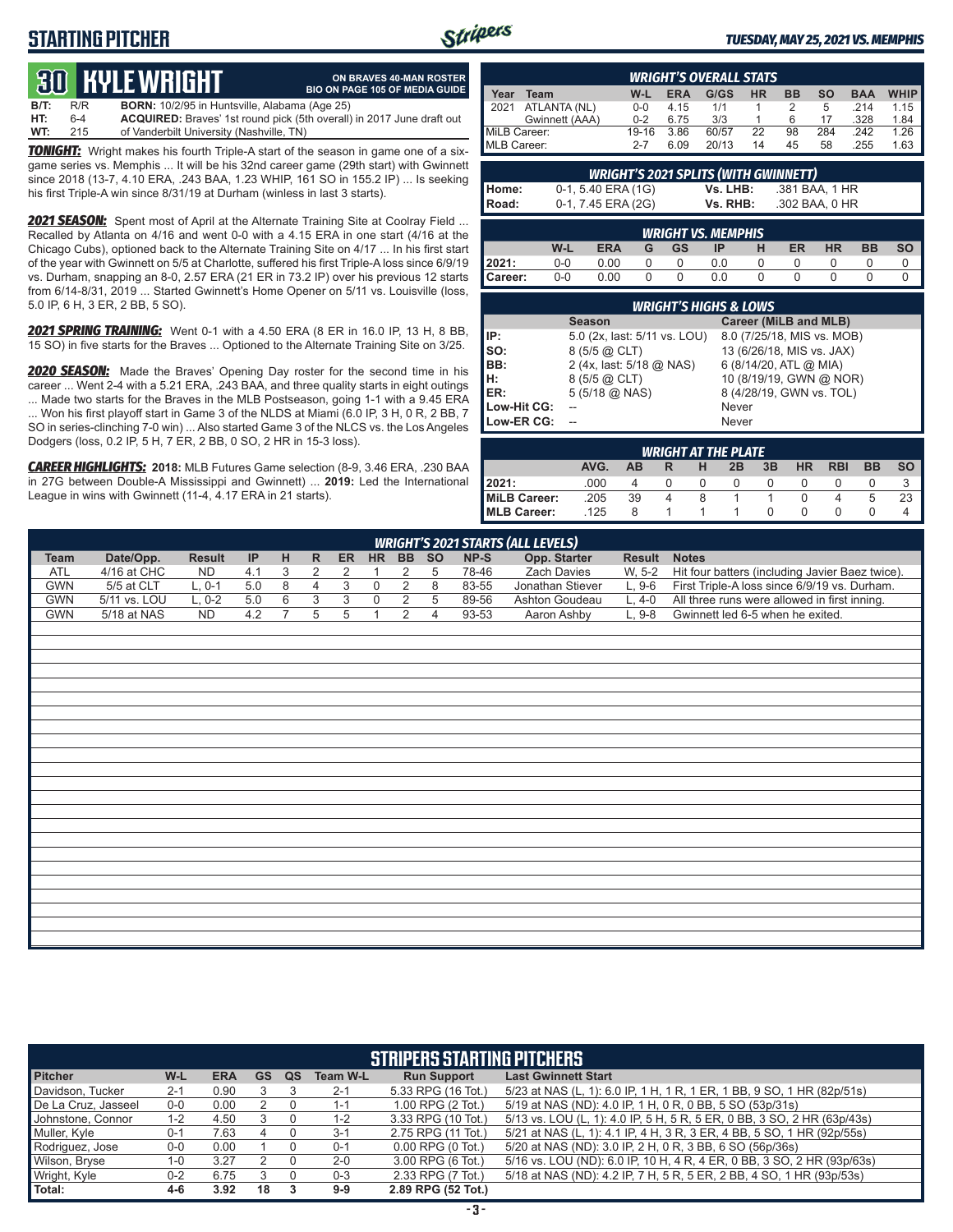

|                     | <b>RELIEF SUMMARY (CURRENT STRIPERS ONLY)</b> |            |   |           |                          |               |              |                                                                  |                         |  |  |  |  |
|---------------------|-----------------------------------------------|------------|---|-----------|--------------------------|---------------|--------------|------------------------------------------------------------------|-------------------------|--|--|--|--|
| <b>Pitcher</b>      | W-L                                           | <b>ERA</b> | G | <b>GF</b> | <b>HLD</b>               | <b>SV/OPP</b> | <b>IR/RS</b> | <b>Last Gwinnett Relief Outing</b>                               | <b>Scoreless Streak</b> |  |  |  |  |
| Arano. Victor       | $0 - 1$                                       | 5.40       | 6 | 2         | ٠                        | 1/3           | 0/0          | 5/22 at NAS: 1.0 IP, 0 H, 0 R, 1 BB, 1 SO (15p/7s)               | 1G (1.0 IP)             |  |  |  |  |
| Biddle, Jesse (L)   | $0 - 0$                                       | 0.00       |   |           |                          | 0/0           | 0/0          | 5/22 at NAS: 1.0 IP, 1 H, 0 R, 0 BB, 2 SO (14p/10s)              | 1G (1.0 IP)             |  |  |  |  |
| Bradford, Chasen    | $1 - 0$                                       | 1.23       | 5 |           |                          | 0/0           | 2/2          | 5/19 at NAS: 2.0 IP, 0 H, 0 R, 1 BB, 1 SO (24p/15s)              | 4G (7.0 IP)             |  |  |  |  |
| Burrows, Thomas (L) | $0 - 0$                                       | 2.16       | 5 |           | $\overline{\phantom{a}}$ | 0/0           | 3/0          | 5/20 at NAS: 3.0 IP, 2 H, 1 R, 1 ER, 0 BB, 6 SO (44p/32s)        | 0G                      |  |  |  |  |
| Chavez. Jesse       | $0 - 0$                                       | 2.57       | 5 |           |                          | 0/0           | 0/0          | 5/21 at NAS: 1.0 IP, 0 H, 0 R, 2 BB, 2 SO (21p/9s)               | 2G (2.0 IP)             |  |  |  |  |
| De La Cruz, Jasseel | $0 - 0$                                       | 5.40       |   |           | ۰                        | 0/0           | 0/0          | 5/11 vs. LOU: 1.0 IP, 0 H, 0 R, 0 BB, 1 SO (9p/7s)               | 1G (1.0 IP)             |  |  |  |  |
| Greene, Shane       | $0 - 0$                                       | 0.00       |   |           | ۰                        | 0/0           | 0/0          | 5/22 at NAS: 1.0 IP, 1 H, 0 R, 0 BB, 3 SO (15p/11s)              | 1G (1.0 IP)             |  |  |  |  |
| Johnstone, Connor   | $0 - 0$                                       | 0.00       | 2 |           | ۰                        | 0/0           | 5/3          | 5/18 at NAS: 1.1 IP, 0 H, 0 R, 0 BB, 1 SO (14p/11s)              | 2G (4.1 IP)             |  |  |  |  |
| Kelley, Trevor      | $0 - 0$                                       | 0.00       | 4 |           | ۰                        | 0/1           | 4/1          | 5/23 at NAS: 0.1 IP, 0 H, 0 R, 0 BB, 1 SO (4p/3s)                | 4G (3.2 IP)             |  |  |  |  |
| Lee, Dylan (L)      | $1 - 0$                                       | 2.35       |   |           |                          | 0/0           | 0/0          | 5/19 at NAS: 1.2 IP, 3 H, 2 R, 2 ER, 0 BB, 3 SO (36p/26s)        | 0G                      |  |  |  |  |
| Lopez, Yoan         | $0 - 0$                                       | $-1$       |   |           |                          | 0/0           | 0/0          | $- - -$                                                          | ---                     |  |  |  |  |
| Roark. Tanner       | $0 - 0$                                       | 0.00       |   |           | ۰                        | 0/0           | 0/0          | 5/23 at NAS: 1.2 IP, 2 H, 0 R, 1 BB, 3 SO (33p/19s)              | 1G (1.2 IP)             |  |  |  |  |
| Rodriguez, Jose     | $0 - 0$                                       | 2.25       |   |           |                          | 0/0           | 0/0          | 5/14 vs. LOU: 4.0 IP, 1 H, 1 R, 1 ER, 1 BB, 3 SO, 1 HR (46p/30s) | 0G                      |  |  |  |  |
| Webb. Jacob         | $0 - 0$                                       | - --       |   |           |                          | 0/0           | 0/0          | ---                                                              | ---                     |  |  |  |  |

| <b>STRIPERS PITCHING BREAKDOWN</b> |         |            |       |          |    |                         |    |           |            |  |  |
|------------------------------------|---------|------------|-------|----------|----|-------------------------|----|-----------|------------|--|--|
|                                    | W-L     | <b>ERA</b> | IP    | R        | ER | <b>HR</b>               | BB | <b>SO</b> | <b>BAA</b> |  |  |
| Starters:                          | $4-6$   | 3.92       | 85.0  | 40       | 37 | 13                      | 29 | 94        | .238       |  |  |
| <b>Relievers:</b>                  | $5-3$   | 3 24       | 75.0  | 32       | 27 |                         | 24 | 95        | .204       |  |  |
| Total:                             | $9 - 9$ | 3.60       | 160 Q | 72       | 64 | 20                      | 53 | 189       | .223       |  |  |
| <b>Saves/Opp: 1/6 (16.7%)</b>      |         |            |       | Holds: 4 |    | IR/Scored: 17/6 (26.0%) |    |           |            |  |  |

|                | <b>SCORELESS GAME STREAKS (5-PLUS GAMES)</b> |              |  |
|----------------|----------------------------------------------|--------------|--|
| <b>Pitcher</b> | Length/Dates                                 | <b>Stats</b> |  |
|                |                                              |              |  |

#### **VICTOR ARANO - RHP - #54**

- **• 2021 with GWN:** Locked down first save on 5/14 vs. LOU (1.0 IP, 1 H).
- **• 2021 with ATL:** Recalled on 5/8, but did not pitch ... Optioned on 5/10.
- **• Spring Training:** 0-1, 34.71 ERA, .538 BAA, 1 SV in 3G with Atlanta.
- **• 2020:** Was a member of Philadelphia's 60-man player pool, but spent the entire year at the Alternate Site in Lehigh Valley ... DFA'd by the Phillies on 1/18.
- **• 2019:** Limited to just 6G with Triple-A Lehigh Valley (2-0, 0.00 ERA in 3G) and Philadelphia (1-0, 3.86 ERA in 3G) ... Was on injured list from 4/20-end of season (right elbow inflammation).
- **• Acquired:** Claimed off waivers from Philadelphia (1/22/21) ... Originally signed by the Los Angeles Dodgers as a non-drafted free agent (4/4/13).
- **• MLB Career:** 3-2, 2.65 ERA, .224 BAA, 3 SV in 73G with Philadelphia (2017-19).

#### **JESSE BIDDLE - LHP - #48**

- **• 2021 with ATL:** Had his contract selected on 4/17, pitched in 8G with the Braves
- (0-0, 8.44 ERA, 10 ER in 10.2 IP) ... DFA'd on 5/17, outrighted to Gwinnett on 5/19. **• Spring Training:** 0-0, 3.00 ERA, .257 BAA, 2 SV in 9G with Cincinnati ... Released
- on 3/26 after re-signing as MiLB FA on 12/11/20. **• 2020:** Opened the year at Cincinnati's Alternate Training Site ... Contract selected on 8/25 (0-0, 0.00 ERA, 0 ER in 0.2 IP in 1G) ... Placed on 10-day injured list on 8/29
- (left shoulder impingement) and missed the remainder of the year. **• Acquired:** MiLB FA (4/2/21) ... Originally Philadelphia's 1st-round pick (27th overall)
- in 2010 out of Germantown Friends High School (Philadelphia, PA). **• MLB Career:** 6-2, 5.07 ERA, .261 BAA, 1 SV in 99G with ATL (2018-19, 2021), SEA (2019), TEX (2019), CIN (2020).

## **CHASEN BRADFORD - RHP - #28**

- **• 2021 with GWN:** Is 1-0 with a 0.00 ERA (0 R in 7.0 IP, 1 H, 1 BB, 5 SO) in last 4G. **• Spring Training:** Did not pitch in Atlanta's MLB camp.
- **• 2020:** Re-signed by Seattle to an MiLB deal on 1/15, but was not included on the Mariners' 60-man player pool ... Did not play.
- **• 2019:** Split time between Seattle (0-0, 4.86 ERA, 1 SV in 12G) and Triple-A Tacoma (0-0, 6.75 ERA, 1 SV in 5G).
- **• Acquired:** MiLB FA (3/15/21) ... Originally the New York Mets' 35th round pick in 2011 out of the University of Central Florida.
- **• MLB Career:** 7-0, 3.89 ERA, .253 BAA, 1 SV in 86G with NYM, SEA (2017-19).

## **THOMAS BURROWS - LHP - #49**

- **• MLB.com Prospect Rankings:** #22 (Braves Top 30).
- **• Spring Training:** 0-1, 6.75 ERA, .222 BAA, 0 SV in 4G with Atlanta.
- **• 2020:** Was an NRI to Spring Training, but not included on 60-man player pool. **• 2019:** Went 2-4 with a 4.42 ERA, .221 BAA, and 7 saves (7-for-9) in 43G between Double-A Mississippi and Gwinnett ... Stranded 16 of 17 inherited runners with the Stripers (94.1%) ... Won Atlanta's Bill Lucas Award for community service.
- **• Acquired:** Via trade with Seattle (1/11/17) ... Originally the Mariners' 4th-round pick in 2016 out of the University of Alabama.

#### **JESSE CHAVEZ - RHP - #40**

- **• Spring Training:** 0-0, 14.54 ERA, .429 BAA, 0 SV in 5G with the Los Angeles Angels ... Released on 3/25.
- **• 2020:** Logged 18G with Texas, going 0-0 with a 6.88 ERA and .303 BAA.
- **• 2019:** In 48G (9 starts) with Texas, went 3-5 with a 4.85 ERA, .267 BAA, and 1 save. **• Acquired:** MiLB FA (4/17/21) ... Originally Texas's 42nd round pick in 2002 out of Riverside Community College (Riverside, CA).
- **• MLB Career:** 41-58, 4.52 ERA, .266 BAA, 8 SV in 481G with PIT, ATL, KC, TOR, OAK, LAD, LAA, TEX, CHC (2008-20) ... Made his lone MLB Postseason appearance with the Cubs in 2018 NL Wild Card Game (1.0 IP, 1 H, 0 R, 0 SO).

#### **SHANE GREENE - RHP - #19:**

- **• 2021:** Made his first appearance of the year on 5/22 at NAS (1.0 IP, 1 H, 3 SO).
- **• Spring Training:** Was a free agent and did not pitch for a club
- **• 2020:** In 28G with Atlanta, went 1-0 with a 2.60 ERA, .229 BAA, and 9 holds ... In 6G during the Postseason, went 0-0 with a 1.50 ERA, .261 BAA, and 2 holds.
- **• 2019:** Opened the year with Detroit (0-2, 1.18 ERA, 22 SV in 38G) and was an AL All-Star ... Traded to Atlanta in exchange for LHP Joey Wentz and OF Travis Demeritte on 7/31 ... In 27G with the Braves, went 0-1 with a 4.01 ERA and 1 SV.
- **• Acquired:** Signed to a MLB deal on 5/9/21 ... Originally the NY Yankees' 15th-round pick in 2009 out of Daytona Beach Community Colllege (FL).
- **• MLB Career:** 23-28, 4.38 ERA, .253 BAA, 66 SV in 313G with NYY, DET, ATL (2014- 20) ... In 8G with ATL during the 2019-20 Postseasons, went 0-0 with a 2.08 ERA.

#### **CONNOR JOHNSTONE - RHP - #51**

- **• Leaderboard:** Entering 5/25, ranks among Triple-A East top 10 in WHIP (T-2nd, 0.60) and BAA (8th, .177).
- **• 2021 with GWN:** Threw 8.0 scoreless innings over his first 2 outings with Gwinnett, including a 5.0-inning spot start (win, 1 H, 0 BB, 5 SO) on 5/8 at CLT ... In 3 starts, is 1-2 with a 4.50 ERA (7 ER in 14.0 IP).
- **• Spring Training:** 0-1, 4.76 ERA, .273 BAA, 1 SV in 6G with Atlanta.
- **• 2020:** Was an NRI to Braves Spring Training, but not on 60-man player pool.
- **• 2019:** With Double-A Mississippi and Gwinnett, went 7-4 with a 4.24 ERA, .296 BAA, and 1 SV in 35G (7 starts) ... His 7 wins ranked T-8th among Braves farmhands.
- **• Acquired:** Braves 21st-round pick in 2017 out of Wake Forest University.

#### **TREVOR KELLEY - RHP - #43**

- **• 2021:** No runs allowed to his own line over 3.2 IP in 4G with Gwinnett.
- **• Spring Training:** Did not pitch in Chicago Cubs' MLB camp ... Released on 4/23.
- **• 2020:** Pitched in 4G with Philadelphia, going 0-0 with a 10.80 ERA ... Outrighted on 8/14 and spent the rest of the season at the Phillies Alternate Site.
- **• 2019:** In 52G with Triple-A Pawtucket, went 5-5 with a 1.79 ERA, .216 BAA, and 12 SV ... Was an International League Midseason and Postseason All-Star and a *Baseball America* Triple-A All-Star ... Led IL in appearances and was T-1st in saves ... Made MLB debut on 7/2 at Toronto and logged 10G with Boston (0-3, 8.64 ERA).
- **• Acquired:** MiLB FA (4/28/21) ... Originally Boston's 36th-round pick in 2015 out of the University of North Carolina at Chapel Hill.
- **• MLB Career:** 0-3, 9.26 ERA, .347 BAA, 0 SV in 14G with BOS (2019), PHI (2020).

#### **DYLAN LEE - LHP - #58**

- **• 2021 with GWN:** Earned the win in his Stripers' debut on 5/4 at CLT (2.0 IP, 1 H, 1 R, 0 ER, 0 BB, 3 SO in 10-9 win in 12 innings).
- **• Spring Training:** 0-0, 0.00 ERA, 0 SV in 2G with Miami ... Released on 3/29.
- **• 2020:** Was a non-roster invite to Marlins Spring Training, but was not on Miami's 60-man player pool ... Did not play.
- **• 2019:** Logged 45G between Double-A Jacksonville (0-3, 1.91 ERA, .176 BAA, 13 SV in 32G) and Triple-A New Orleans (1-3, 4.71 ERA, .329 BAA, 0 SV in 13G).
- **• Acquired:** MiLB FA (4/15/21) ... Originally Miami's 10th-round pick in 2016 out of Cal State Fresno (Fresno, CA).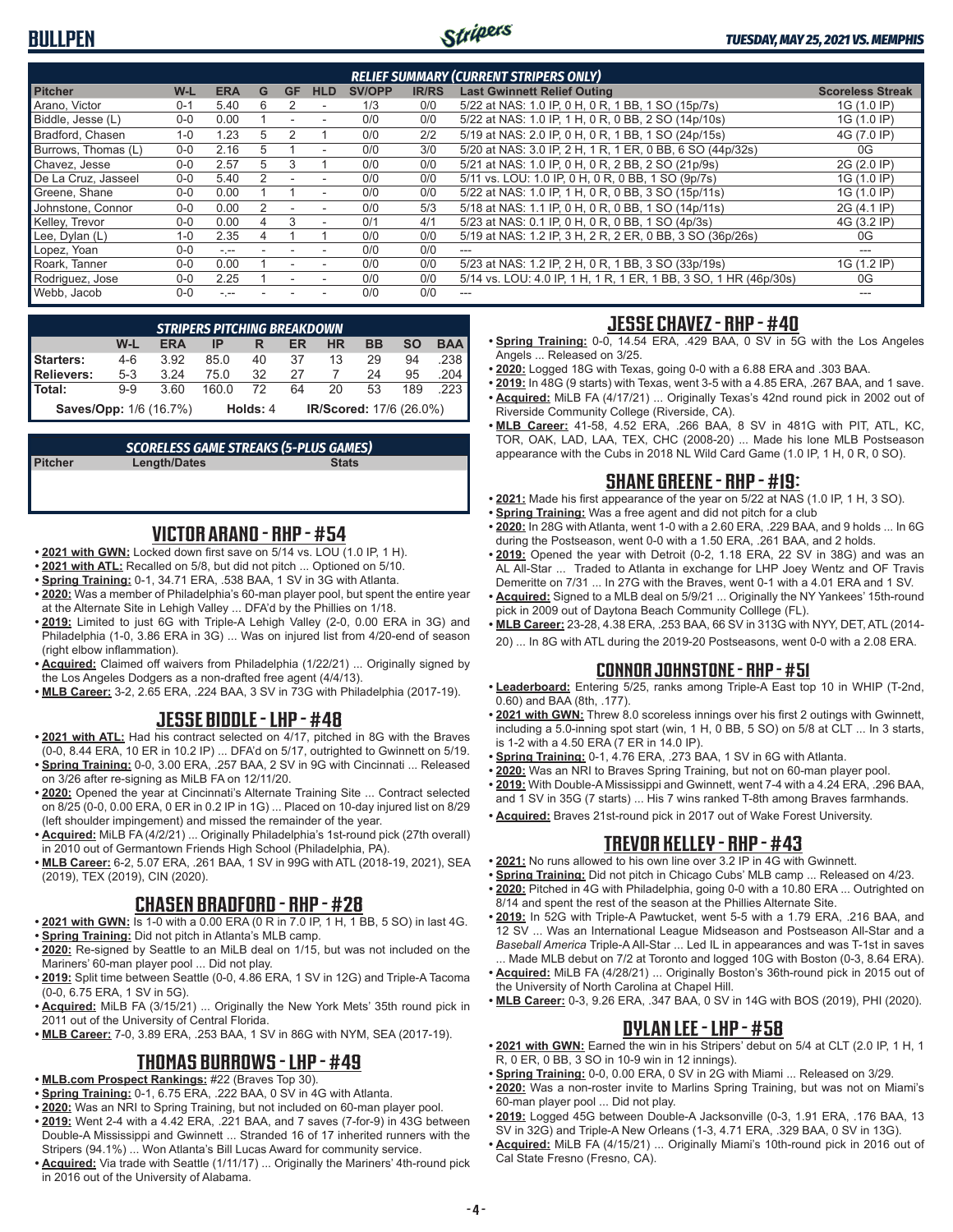#### **TANNER ROARK - RHP - #57**

- **• 2021 with GWN:** Struck out 3 over 1.0 IP in his Stripers debut on 5/23 at NAS. **• 2021 with TOR:** Was on Toronto's Opening Day roster, went 0-1 with a 6.43 ERA in 3G (1 start) ... Released by the Blue Jays on 5/3.
- 
- **• Spring Training:** 2-1, 8.44 ERA, .295 BAA in 4 starts with Toronto. **• 2020:** Made 11 starts with the Blue Jays, going 2-3 with a 6.80 ERA and .309 BAA.
- **• 2019:** Went 10-10 with a 4.35 ERA and .275 BAA in 31 starts with CIN and OAK.
- **• Acquired:** MiLB FA (5/10/21) ... Originally Texas's 25th-round pick in 2008 out of the University of Illinois at Urbana-Champaign.
- **• MLB Career:** 76-68, 3.85 ERA, .254 BAA, 1 SV in 227G (184 starts) with WSH, CIN, OAK, TOR (2013-21) ... Pitched in 2014 and 2016 Postseasons with Nationals (0-1, 3.86 ERA in 3G, 1 start).

#### **JOSE RODRIGUEZ - RHP - #53**

- **• 2021 with GWN:** Made a spot start on 5/20 at NAS (ND, 3.0 IP, 2 H, 0 R, 6 SO).
- **• Spring Training:** Was a free agent and did not pitch for a club.
- **• 2020:** Spent most of the year at the LA Angels' Alternate Site at Long Beach State  $\ldots$  Selected on 8/1 and appeared once in relief, 8/2 vs. Houston (1.2 IP, 2 H, 0 R, 1 BB) ... DFA'd on 8/10, outrighted on 8/13.
- **• 2019:** Made his MLB debut with the Angels (0-1, 2.75 ERA in 9G, 1 start) ... Between
- Double-A Mobile and Triple-A Salt Lake, went 3-5 with a 6.57 ERA in 23G (7 starts). **• Acquired:** MiLB FA (4/21/21) ... Originally signed by the Angels as a NDFA on 12/3/12 out of Bolivar, Venezuela.
- **• MLB Career:** 0-1, 2.53 ERA, .238 BAA in 10G (1 start) with LA Angels (2019-20).

#### **JACOB WEBB - RHP - #71**

- **• 2021 with ATL:** Recalled twice from Alternate Training Site, on 4/7 and 4/10 ... In 16G with the Braves, is 1-2 with a 5.63 ERA (10 ER in 16.0 IP) and a .338 BAA ... Optioned to Gwinnett on 5/21.
- **• Spring Training:** 1-0, 2.57 ERA, .222 BAA, 2 HLD in 7G with Atlanta ... Optioned to the Alternate Training Site in Gwinnett on 3/25.
- **• 2020:** Assigned to the Alternate Training Site on 7/19, but missed over a month with a right shoulder strain (placed on 60-day injured list on 7/20) ... Activated on 9/8 and went 0-0 with a 0.00 ERA (0 ER in 10.0 IP) and .200 BAA in 8G ... Made his MLB Postseason debut, going 0-0 with a 9.00 ERA (3 ER in 3.0 IP) in 3G.
- **• 2019:** Made his MLB debut with Atlanta, going 4-0 with a 1.39 ERA (5 ER in 32.1 IP), .205 BAA, 9 holds, and 2 saves (2-for-4) in 36G ... Also logged 10G with Gwinnett (0-1, 6.97 ERA, .225 BAA, 1 SV).
- **• Acquired:** Braves' 18th-round pick in 2014 out of Tabor College (Hillsboro, KS).
- **• MLB Career:** 5-2, 2.31 ERA, .247 BAA, 2 SV in 60G with Atlanta (2019-21).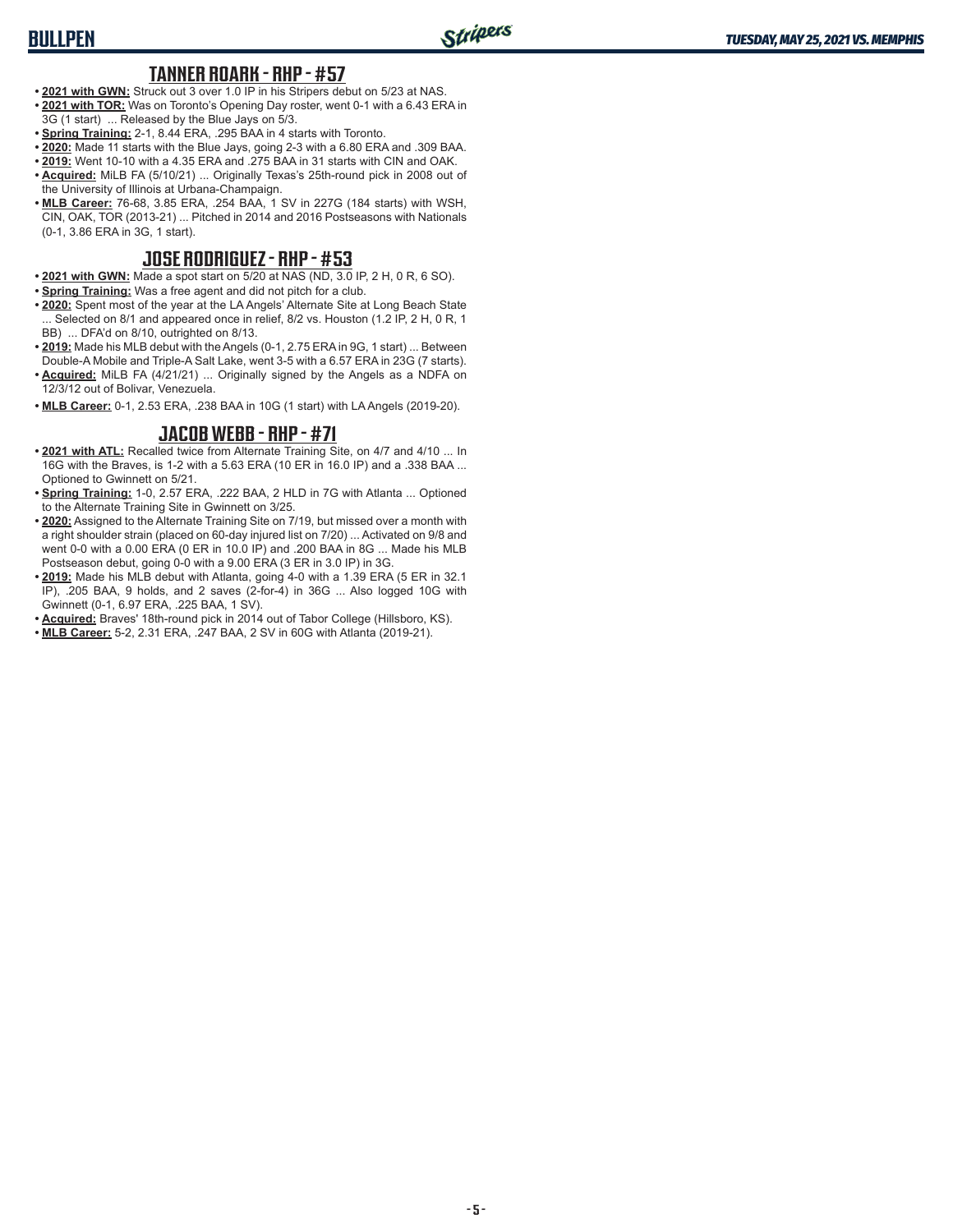| <b>OFFENSE</b> |                                                                    |                                                         | Stripers |                      |  |  |  |  | TUESDAY, MAY 25, 2021 VS. MEMPHIS |
|----------------|--------------------------------------------------------------------|---------------------------------------------------------|----------|----------------------|--|--|--|--|-----------------------------------|
| TOTAL:         | 245, 26 HR, 783 OPS RISP:                                          | 273, 4 HR, 784 OPS RUNS/INNING: 1 2 3 4 5 6 7 8 9 X TOT |          |                      |  |  |  |  |                                   |
| Vs. LHP:       | 237, 12 HR, 776 OPS RISP/20: 209, 1 HR, 599 OPS Stripers:          |                                                         |          | 14 9 6 8 8 9 12 18   |  |  |  |  | 104                               |
|                | Vs. RHP: 249, 14 HR, 787 OPS LOADED: 217, 1 HR, 675 OPS Opponents: |                                                         |          | 11 7 8 11 5 2 10 9 4 |  |  |  |  |                                   |

|                | <b>HOME RUNS</b><br>Off LH Off RH Team W-L<br>1R<br>2R<br>3R<br><b>GS</b><br>Tot. |                          |        |          |                |                          |                |         |                                                   | <b>MULTI-GAMES</b>       |                          |                |  |  |
|----------------|-----------------------------------------------------------------------------------|--------------------------|--------|----------|----------------|--------------------------|----------------|---------|---------------------------------------------------|--------------------------|--------------------------|----------------|--|--|
| <b>Player</b>  |                                                                                   |                          |        |          |                |                          |                |         | <b>Last HR with Gwinnett</b>                      | <b>Hit</b>               | <b>RBI</b>               | <b>HR</b>      |  |  |
| Almonte        |                                                                                   |                          |        |          |                |                          |                | $1 - 0$ | 5/7/21 at CLT, GS (RH Felix Paulino)              | 4                        | 3                        |                |  |  |
| Arcia          | 6                                                                                 |                          | $\sim$ | ٠        | $\overline{ }$ | 4                        | 3              | $4 - 1$ | 5/16/21 vs. LOU, 1R/Walk-Off (RH Shane Carle)     | $\overline{7}$           | 3                        | $\overline{ }$ |  |  |
| Brugman        |                                                                                   |                          |        |          |                |                          | ۰              | $0 - 0$ |                                                   |                          |                          |                |  |  |
| Camargo        | $\overline{2}$                                                                    |                          |        | ٠        | 3              | 3                        | ۰              | $1 - 1$ | 5/8/21 at CLT, 1R (LH Nik Turley), 2nd of GM      | 3                        | $\overline{2}$           | и              |  |  |
| Casteel        |                                                                                   |                          | ٠      | ۰        |                |                          |                | $1 - 0$ | 5/16/21 vs. LOU, 2R (RH Ashton Goudeau)           | 4                        | $\overline{2}$           | ۰              |  |  |
| Demeritte      | 3                                                                                 |                          | ٠      |          | 5              | 3                        | $\overline{2}$ | $4 - 1$ | 5/20/21 at NAS, 1R (LH Blaine Hardy)              | 4                        | 2                        |                |  |  |
| Ervin          |                                                                                   |                          | ۰      | ۰        |                |                          |                | $0 - 0$ |                                                   | $\overline{2}$           |                          | ۰              |  |  |
| Goins          |                                                                                   |                          |        |          |                |                          | ۰              | $1 - 0$ | 5/4/21 at CLT, 1R (LH Kyle Kubat)                 | 5                        | $\overline{2}$           | ۰              |  |  |
| Gore           |                                                                                   | $\overline{\phantom{a}}$ | ÷      | ٠        |                |                          | ۰              | $0 - 0$ | ---                                               |                          | $\sim$                   | ۰              |  |  |
| Heredia        |                                                                                   |                          | ۰.     | ۰        |                | ٠                        |                | $0 - 0$ | ---                                               | $\overline{\phantom{a}}$ | $\overline{\phantom{a}}$ | ۰              |  |  |
| Inciarte       |                                                                                   | ۰.                       | ۰      | ۰        | ۰              | $\overline{\phantom{a}}$ | ۰              | $0 - 0$ | ---                                               | $\overline{\phantom{a}}$ | ٠                        | ۰              |  |  |
| Jackson        |                                                                                   |                          | ۰      | ۰        |                |                          |                | $0 - 0$ | 8/28/19 vs. NOR, 3R (RH Branden Kline), 2nd of GM |                          |                          | ۰              |  |  |
| Kazmar Jr.     | 1                                                                                 |                          | ٠      | ۰        | $\overline{2}$ |                          | $\overline{2}$ | $0 - 2$ | 5/18/21 at NAS, 1R (RH Patrick Weigel)            | $\overline{2}$           | $\overline{2}$           |                |  |  |
| Kipnis         |                                                                                   |                          |        |          |                |                          |                | $0 - 0$ |                                                   |                          |                          |                |  |  |
| Lucrov         | $\overline{A}$                                                                    |                          | ٠      | ٠        |                |                          |                | $0 - 1$ | 5/22/21 at NAS, 1R (RH Zack Godley)               |                          |                          |                |  |  |
| Martinez       |                                                                                   |                          |        |          |                |                          |                | $0 - 0$ |                                                   | $\overline{2}$           | $\overline{\mathbf{A}}$  | ۰              |  |  |
| <b>Mathis</b>  |                                                                                   |                          | $\sim$ | ٠        |                |                          |                | $0 - 0$ |                                                   |                          |                          | ٠              |  |  |
| <b>Morales</b> |                                                                                   |                          |        |          |                |                          |                | $1 - 0$ | 5/7/21 at CLT, 3R (RH Joe De Carlo)               |                          |                          | ۰              |  |  |
| Sanchez        |                                                                                   |                          | ٠      |          |                |                          |                | $0 - 0$ |                                                   | $\overline{2}$           | $\overline{A}$           |                |  |  |
| Snider         | $\overline{ }$                                                                    |                          | ٠      | ۰        |                | ٠                        |                | $1 - 0$ | 5/7/21 at CLT, 1R (RH Felix Paulino)              |                          | ۰                        |                |  |  |
| Unroe          |                                                                                   |                          | ٠      | ۰        | ۰              |                          |                | $0 - 0$ | 7/19/19 vs. ROC, 1R (RH Drew Hutchison)           |                          | ۰                        | ۰              |  |  |
| Waters         | $\mathcal{P}$                                                                     |                          | 0      | $\Omega$ | 3              | 2                        |                | $0 - 2$ | 5/19/21 at NAS, 1R/Leadoff (LH Wade LeBlanc)      | 4                        | 2                        | и              |  |  |
| Total:         | 17                                                                                | 6                        | 2.     |          | 26             |                          |                |         |                                                   |                          |                          |                |  |  |

|                        |                                                           | <b>HOME RUN VARIANTS</b>                                      |                |       |                              | <b>PINCH HITTERS</b> |                                        |              |           |             |
|------------------------|-----------------------------------------------------------|---------------------------------------------------------------|----------------|-------|------------------------------|----------------------|----------------------------------------|--------------|-----------|-------------|
|                        | Back-to-Back Homers (1x):                                 |                                                               | <b>Player</b>  | AVG.  | <b>AB</b>                    | н                    | 2B                                     | 3B           | <b>HR</b> | <b>RBI</b>  |
|                        | Almonte (GS) / Snider, 5/7 at CLT (1st Inning)            |                                                               | Almonte        | 1.000 |                              |                      | $\Omega$                               |              | $\Omega$  | 2           |
|                        |                                                           |                                                               | Casteel        | .000  | 3                            |                      | 0                                      | $\Omega$     | 0         | 0           |
|                        | Back-to-Back-to-Back Homers (1x):                         |                                                               | Demeritte      | .667  | 5                            | 2                    |                                        | $\Omega$     |           |             |
|                        | Arcia (2R) / Camargo / Demeritte, 5/8 at CLT (6th Inning) |                                                               | Ervin          | .500  | $\overline{2}$               |                      | $\Omega$                               | $\Omega$     | 0         |             |
|                        |                                                           |                                                               | Gore           | .500  | 2                            |                      | $\Omega$                               | $\Omega$     | 0         | 0           |
| Pinch Hit Homers (1x): |                                                           |                                                               | Kazmar Jr.     | .000  |                              |                      |                                        | n            | 0         | 0           |
|                        | Demeritte, 5/12 vs. LOU (7th Inning)                      |                                                               | Lucrov         | .000  |                              | 0                    | $\Omega$                               |              | 0         | $\mathbf 0$ |
|                        | Leadoff (Game) Homers (1x):                               |                                                               | <b>Morales</b> | .000  |                              | 0                    | $\Omega$                               | $\Omega$     | $\Omega$  | $\mathbf 0$ |
| Waters, 5/19 at NAS    |                                                           |                                                               | Sanchez        | .000  |                              | 0                    | $\Omega$                               | $\Omega$     | 0         | $\mathbf 0$ |
|                        |                                                           |                                                               | Snider         | .000  | 4                            |                      | $\Omega$                               | $\Omega$     | 0         | 0           |
| Walk-Off Homers (1x):  |                                                           |                                                               | Unroe          | .000  | $\Delta$                     |                      |                                        |              | $\Omega$  | $\mathbf 0$ |
|                        | Arcia (Solo), 5/16 vs. LOU (9th Inning)                   |                                                               | Totals:        | .200  | 25                           | 5                    |                                        | 0            |           | 4           |
|                        |                                                           | <b>HITTING STREAKS (10-PLUS GAMES)</b>                        |                |       |                              |                      | <b>ON-BASE STREAKS (10-PLUS GAMES)</b> |              |           |             |
| Player                 | Length/Dates                                              | <b>Stats</b>                                                  | <b>Player</b>  |       | Length/Dates                 |                      |                                        | <b>Stats</b> |           |             |
| Arcia                  | 13G (5/4-5/18)                                            | Arcia<br>13G (5/4-5/18)                                       |                |       | .393 (22-56), 8 BB, .462 OBP |                      |                                        |              |           |             |
|                        |                                                           | 10G (5/4-Current)<br>.333 (12-36), 12 BB, .500 OBP<br>Camargo |                |       |                              |                      |                                        |              |           |             |

| <b>BATTER'S BOX (CURRENT STRIPERS ONLY)</b> |                                     |             |                          |                                         |  |  |  |  |
|---------------------------------------------|-------------------------------------|-------------|--------------------------|-----------------------------------------|--|--|--|--|
| Player                                      | <b>Season with GWN</b>              | 5/23 at NAS | <b>Active Hit Streak</b> | <b>Road Trip</b>                        |  |  |  |  |
| Almonte, Abraham                            | .349, 1 HR, 13 RBI, 3 SB, 1.014 OPS | <b>DNP</b>  | $-2G$                    | .273 (3-11), 2B, R, 2 RBI               |  |  |  |  |
| Arcia, Orlando                              | .333, 7 HR, 12 RBI, 3 SB, 1,090 OPS | <b>DNP</b>  | $-1G$                    | .200 (4-20), 2B, 2R, 2SB                |  |  |  |  |
| Camargo, Johan                              | .333, 3 HR, 8 RBI, 0 SB, 1.139 OPS  | $0-3$ , BB  | $-1G$                    | $.300(3-10)$ , 2B                       |  |  |  |  |
| Casteel, Ryan                               | .385, 1 HR, 7 RBI, 0 SB, 1,099 OPS  | $0-2$ , BB  | $-1G$                    | .400 (4-10), 2B, R, RBI                 |  |  |  |  |
| Demeritte, Travis                           | .304, 5 HR, 11 RBI, 1 SB, 1.157 OPS | $0 - 3$     | -3G                      | .167 (2-12), HR, R, RBI                 |  |  |  |  |
| Ervin, Phillip                              | .211, 0 HR, 4 RBI, 2 SB, .625 OPS   | $0-2$ , BB  | -3G                      | .154 (2-13), 2B, R, SB                  |  |  |  |  |
| Goins, Ryan                                 | .241. 1 HR. 8 RBI. 0 SB. .706 OPS   | $0 - 1$     | $-3G$                    | .200 (3-15), 3B, R, RBI                 |  |  |  |  |
| Jackson, Alex                               | .000, 0 HR, 0 RBI, 0 SB, .000 OPS   | $0 - 3$     | $-2G$                    | $.000(0-5)$                             |  |  |  |  |
| Kazmar Jr., Sean                            | .242, 2 HR, 7 RBI, 0 SB, .762 OPS   | $0 - 3$     | -2G                      | .167 (3-18), HR, 2 R, 3 RBI             |  |  |  |  |
| Kipnis, Jason                               |                                     | <b>DNP</b>  | ---                      |                                         |  |  |  |  |
| Lucroy, Jonathan                            | .118, 1 HR, 2 RBI, 0 SB, .505 OPS   | $0 - 1$     | $-1G$                    | .118 (2-17), HR, 2 R, 2 RBI             |  |  |  |  |
| Mathis, Jeff                                |                                     | <b>DNP</b>  | ---                      |                                         |  |  |  |  |
| Morales, Jonathan                           | .125, 1 HR, 5 RBI, 0 SB, .375 OPS   | <b>DNP</b>  | $-2G$                    | $.000(0-7)$                             |  |  |  |  |
| Sanchez, Yolmer                             | .154, 0 HR, 4 RBI, 0 SB, .445 OPS   | $0 - 2$     | -5G                      | $.000(0-8)$                             |  |  |  |  |
| Snider, Travis                              | .150, 1 HR, 2 RBI, 0 SB, .783 OPS   | <b>DNP</b>  | -2G                      | $.111(1-9)$                             |  |  |  |  |
| Waters, Drew                                | .267. 3 HR. 7 RBI. 5 SB. .846 OPS   | $1 - 4$     | 1G (Since 5/23)          | .333 (8-24), 2B, 3 HR, 5 R, 5 RBI, 2 SB |  |  |  |  |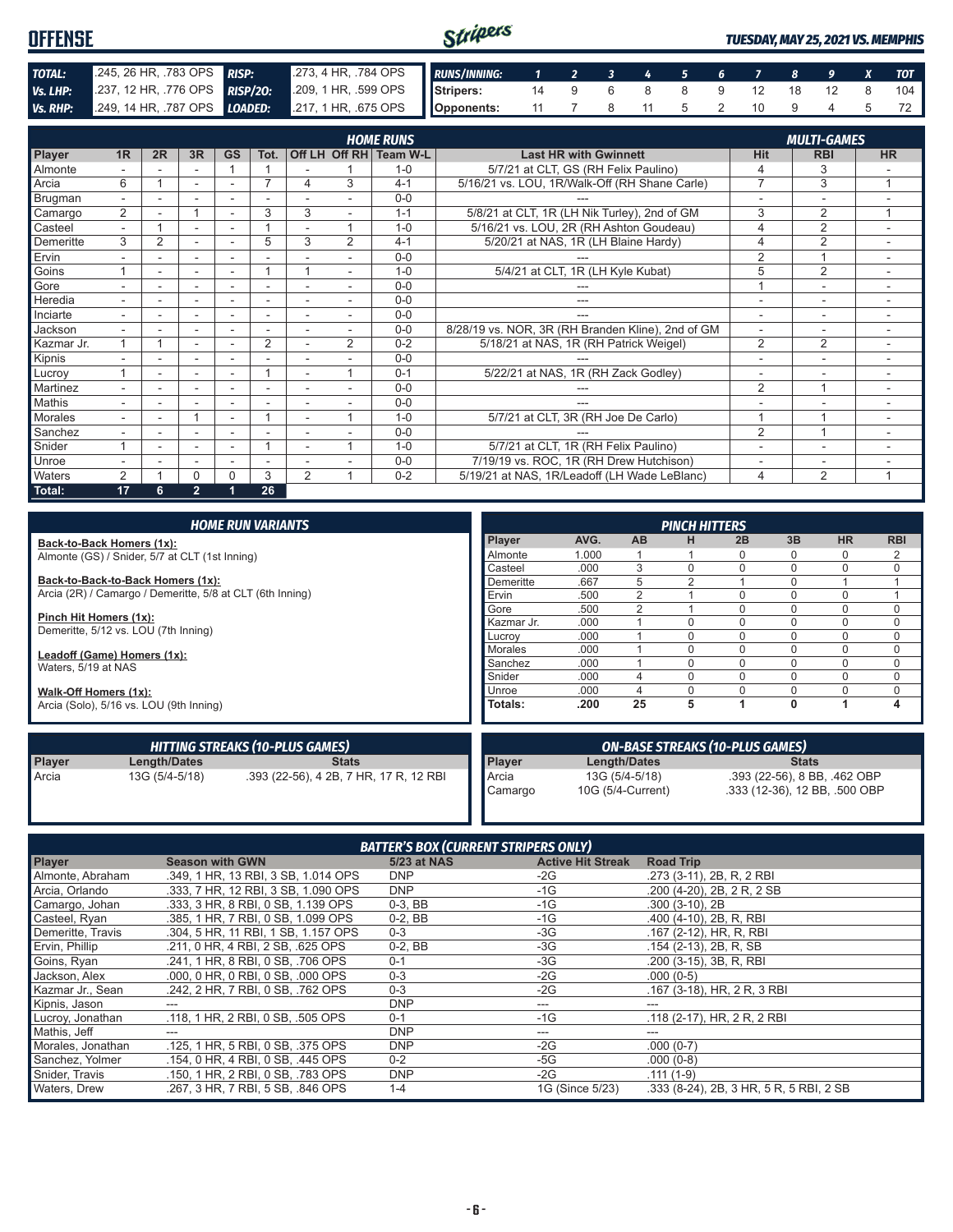- **ABRAHAM ALMONTE OF #7 • Leaderboard:** Entering 5/25, ranks among Triple-A East top 10 in OBP (1st, .525) and BB (1st, 16) ... His .349 AVG is 11th in the circuit.
- **• 2021 with GWN:** Plated the go-ahead RBI with a 12th-inning double on 5/4 at CLT, scored eventual decisive run on an error (won 10-9) ... Set a new single-game career high with 6 RBI on 5/7 at CLT (3-for-5, grand slam, 4 R).
- **• Spring Training:** .156, 3 2B, 1 3B, 3 R, 1 RBI, 1 SB, .595 OPS in 17G with Atlanta.
- **• 2020:** Played 7G with San Diego, batting .091 (1-for-11, 1 SB).
- **• Acquired:** MLB FA (10/30/20) ... Outrighted to the Braves Alternate Site on 3/26 ... Originally signed by the New York Yankees as a NDFA (7/2/05).
- **• MLB Career:** .237, 58 2B, 13 3B, 18 HR, 97 RBI, 25 SB in 376G with SEA, SD, CLE, KC, and ARI (2013-20).

## **ORLANDO ARCIA - SS - #13**

- **• Leaderboard:** Entering 5/25, ranks among Triple-A East top 10 in HR (T-1st, 7), TB (2nd, 49), R (T-2nd, 17), XBH (T-3rd, 11), H (5th, 24), SLG (6th, .681), and OPS (6th, 1.090).
- **• 2021 with GWN:** Hit safely in each of his first 13G from 5/4-5/18 (.393, 7 HR, 17 R, 12 RBI, 2 SB, 1.301 OPS) ... On 5/9 at CLT, tied GWN's single-game homer record with 3 solo blasts (3-for-4, 4 R, 4 RBI) ... Launched game-winning solo HR (#6) in the 8th on 5/14 vs. LOU ... Blasted walk-off solo HR (#7) in the 9th on 5/16 vs. LOU.
- **• 2021 with MIL:** Was on Milwaukee's Opening Day roster and batted .091 (1-for-11, 1 RBI) in 4G before being traded to Atlanta on 4/6 (sent to Alternate Training Site).
- **• Spring Training:** .191, 4 2B, 4 R, 6 RBI, .517 OPS in 19G with Milwaukee. **• 2020:** Spent 59 games with the Brewers, batting .260 (10 2B, 1 3B, 5 HR, 22 R, 20
- RBI, 2 SB) ... Played in 2 Postseason games (.143, 1-for-7, 1 HR, 2 RBI).
- **• Acquired:** Via trade with Milwaukee in exchange for RHP Chad Sobotka and RHP Patrick Weigel (4/6/21) ... Originally signed by Milwaukee as a NDFA (10/22/10).
- **• MLB Career:** .244, 69 2B, 7 3B, 42 HR, 180 RBI, 39 SB in 542G with Milwaukee (2016-21) ... Played in the Postseason from 2018-20 (.295, 4 HR, 6 RBI in 13G).

#### **JOHAN CAMARGO - INF - #17**

- **• Leaderboard:** Entering 5/25, ranks among Triple-A East top 10 in BB (T-7th, 12) and R (T-9th, 13).
- **• 2021 with GWN:** Hit safely in each of his first 9G (.364, 2 2B, 3 HR, 13 R, 8 RBI) from 5/4-5/22 ... On 5/8 at CLT, notched his first career multi-homer game (2-for-4, 2 HR, 2 RBI).
- **• Gwinnett Career:** Batting .344 (19 2B, 1 3B, 12 HR, 46 R, 50 RBI, .978 OPS) in 65G with Gwinnett since 2017.
- **• 2021 with ATL:** In 4 stints with the Braves, is 0-for-13 in 11G.
- **• Spring Training:** .186, 2 2B, 1 HR, 4 R, 3 RBI in 18G with Atlanta.
- **• 2020:** Made Braves' Opening Day roster and batted .200 (8 2B, 4 HR, 16 R, 9 RBI) in 35G ... Added to the NLCS roster in place of injured Adam Duvall prior to Game 2 and played in 4G (.250, 2-for-8, 1 2B, 1 RBI).
- **• Acquired:** NDFA (7/2/10) out of Panama City, Panama.
- **• MLB Career:** .258, 68 2B, 4 3B, 34 HR, 144 RBI, 2 SB in 360G with Atlanta (2017-
- 21) ... Played in 2018 and 2020 Postseasons (.087, 1 2B, 1 RBI in 8G).

## **RYAN CASTEEL - 1B/C - #9**

- **• 2021 with GWN:** Had 6 RBI in a 3G span from 5/15-18, including 5/15 vs. LOU (1 for-2, GW 3-run double, 3 RBI) and 5/16 vs. LOU (1-for-3, HR, 2 RBI).
- **• Spring Training:** Did not play in Atlanta's MLB camp.
- **• 2020:** Was not on the Braves' 60-man player pool ... Did not play.
- **• 2019:** Played 118G with Double-A Mississippi, batting .263 (21 2B, 2 3B, 21 HR, 73 RBI, .811 OPS) ... Ranked 2nd in the Southern League in homers and RBI, 3rd in slugging (.477) ... Was his 2nd career 20-homer season (hit 22 in 2013).
- **• Acquired:** MiLB FA (3/14/21) ... Originally Colorado's 17th-round pick in 2010 out of Cleveland State Community College (Cleveland, TN).

## **TRAVIS DEMERITTE - OF - #12**

- **• Leaderboard:** Entering 5/25, ranks among Triple-A East top 10 in SLG (3rd, .739), OPS (3rd, 1.157), HR (T-8th, 5), XBH (6th, 10), and 2B (T-6th, 5).
- **• Gwinnett Career:** In 112G since 2019, batting .288 (33 2B, 2 3B, 25 HR, 78 R, 84 RBI, 5 SB, .970 OPS) with the Stripers.
- **• 2021 with GWN:** On 5/4 at CLT, tallied 5 RBI (3-for-6, HR) to set a club Opening Night record ... Homered in 3 straight games (#2-4) from 5/8-5/12, batting .400 (4 for-10, 4 RBI).
- **• Spring Training:** .133, 0 HR, 3 RBI, 1 SB, .467 OPS in 14G with Atlanta ... Outrighted to Gwinnett on 2/21 and signed to a MiLB contract.
- **• 2020:** Hit .172 with 1 2B, 4 RBI in 18G with Detroit ... DFA'd on 2/5/21.
- **• 2019:** Made his Triple-A debut with Gwinnett and was an IL All-Star (.286, 20 HR, 73 RBI, .944 OPS in 96G) ... Has 1 of the 9 20-HR seasons in GWN history ... Traded to Detroit on 7/31, made his MLB debut (.225, 3 HR, 10 RBI in 48G).
- **• Acquired:** Off Waivers from Detroit (2/12/21) ... Originally Texas' 1st-round pick (30th overall) in 2013 out of Winder-Barrow High School (Winder, GA).
- **• MLB Career:** .217, 8 2B, 2 3B, 3 HR, 14 RBI, 3 SB with Detroit (2019-20).

#### **PHILLIP ERVIN - OF - #18**

- **• Leaderboard:** Entering 5/25, ranks among Triple-A East top 10 in BB (T-9th, 11). **• Spring Training:** .276, 0 HR, 2 RBI, 1 SB, .647 OPS in 18G with Atlanta ... DFA'd on 3/28, outrighted to the Alternate Training Site on 4/3.
- **• 2020:** Between Cincinnati and Seattle, hit .149 with 3 2B, 4 RBI, 1 SB in 37G ... DFA'd by the Reds (8/28), Mariners (12/16), and Chicago Cubs (2/20/21).
- **• Acquired:** Off waivers from the Chicago Cubs (2/22/21) ... Originally Cincinnati's 1st-round pick (27th overall) in 2013 out of Samford University (Homewood, AL).
- **• MLB Career:** .247, 26 2B, 8 3B, 17 HR, 68 RBI, 15 SB in 237G with CIN, SEA (2017-20) ... Talled 7 of his 8 career triples in 2019 (ranked 7th in NL).

#### **RYAN GOINS - INF - #8**

- **• 2021 with GWN:** Hit Gwinnett's first homer of the season on 5/4 at CLT (opposite field, solo) ... Set season highs for hits (3-for-4) and RBI (3) on 5/12 vs. LOU.
- **• Spring Training:** .391, 2 2B, 0 HR, 5 RBI, 0 SB, .960 OPS in 16G with Atlanta.
- **• 2020:** Played in 14G with the Chicago White Sox, batting .000 (0-for-9, 4 R) ... Spent most of the year at the Alternate Site in Schaumburg, IL.
- **• Acquired:** MiLB FA (2/25/21) ... Originally Toronto's 4th-round pick in 2009 out of Dallas Baptist University (Dallas, TX).
- **• MLB Career:** .228, 71 2B, 12 3B, 22 HR, 158 RBI in 555G with TOR, KC, CWS (2013-20) ... Played for TOR in 2015, 2016 Postseason (.146, 1 HR, 5 RBI in 14G).

#### **ALEX JACKSON - C - #56**

- **• MLB Rehab:** Assigned to Gwinnett for rehab by Atlanta on 5/21 ... On the Braves' 10-day injured list since 5/2 (strained left hamstring) ... Is 0-for-5 (4 SO) in 2G.
- **• 2021 with Atlanta:** Made the Braves' Opening Day roster for the first time in his career ... Hit .043 (1-for-23, 2 R) in 10G prior to the injury.
- **• Spring Training:** .194, 2 2B, 2 HR, 8 RBI, .716 OPS in 14G with Atlanta.
- **• 2020:** Spent most of the year at the Alternate Training Site in Gwinnett ... In 5G with Atlanta, batted .286 (2-for-7, 1 2B).
- **• Acquired:** Via trade with Seattle in exchange for RHP Max Povse and RHP Rob Whalen (11/28/16) ... Originally the Mariners' 1st-round pick (6th overall) in 2014 out of Rancho Bernardo High School (San Diego, CA).
- **• MLB Career:** .070, 1 2B, 2 R, 0 RBI in 19G with Atlanta (2019-21).

## **SEAN KAZMAR JR. - INF - #4**

**• Gwinnett Career:** Batting .268 (628-for-2343, 128 2B, 12 3B, 39 HR, 286 R, 277 RBI, 23 SB) in 678 games over 8 seasons ... Leads Gwinnett in career G, AB, H, TB (897), 2B, R, RBI ... Ranks 2nd in career 3B (12) ... Ranks 4th in career HR (39).

- **• 600 Club:** His 628 hits are 4th-most in Richmond/Gwinnett history (Larry Whisenton leads with 657 hits) ... Is one of 5 players in RICH/GWN history with 600 hits.
- **• 2021 with ATL:** Contract selected on 4/17, has spent 2 stints with Atlanta (4/17- 4/23, 5/4-5/7), going 0-for-2 ... Pinch hit on 4/17 at the Chicago Cubs, marking his first MLB appearance in 4,589 days since 9/23/08 with San Diego ... The last player with a bigger gap between MLB appearances was Ralph Winegarner (13 years, 14 days between 6/23/36 with CLE and 7/7/49 with STL).
- **• Spring Training:** .409, 3 HR, 9 RBI, 0 SB, 1.415 OPS in 25G with Atlanta.
- **• 2020:** Was an NRI to Braves Spring Training, but not on 60-man player pool.
- **• Acquired:** MiLB FA (12/7/20) ... Originally San Diego's 5th-round pick in 2004 out of the College of Southern Nevada.
- **• MLB Career:** .195, 1 2B, 0 3B, 0 HR, 2 RBI in 22G with San Diego (2008) and Atlanta (2021).

#### **JASON KIPNIS - INF - #22**

- **• 2021 with GWN:** Assigned to Gwinnett on 5/25. **• Spring Training:** .241, 1 2B, 1 HR, 2 R, 3 RBI in 12G with Atlanta ... Released on 3/27, re-signed to MiLB deal on 3/29.
- **• 2020:** In his lone season with the Chicago Cubs, hit .237 (8 2B, 1 3B, 3 HR, 16 RBI, 1 SB) in 44G ... Played in 2G during the Postseason (0-for-3, 1 BB, 1 SO) ... Elected Free Agency on 10/28.
- **• Acquired:** MiLB FA (3/29/21) ... Originally Cleveland's 2nd-round pick in 2009 out of Arizona State University (Tempe, AZ).
- **• MLB Career:** .260, 260 2B, 24 3B, 126 HR, 545 RBI, 136 SB in 1,165G with CLE, CHC (2011-20) ... Was 2-time AL All-Star with the Indians (2013, 2015) ... Hit .192 (3 2B, 1 3B, 4 HR, 9 RBI) in 26G during the Postseason with CLE (2013, 2016-18) and CHC (2020).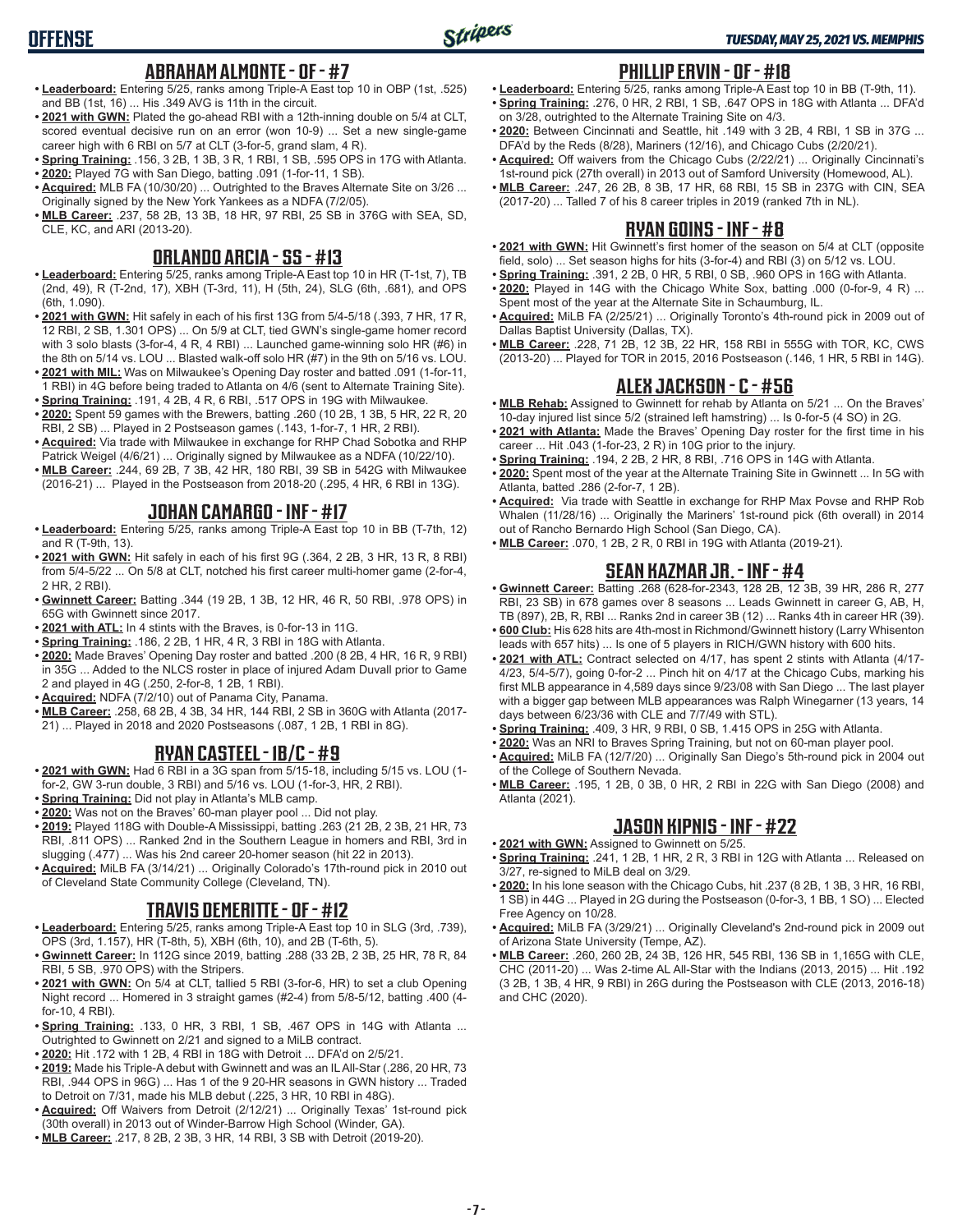#### **JONATHAN LUCROY - C - #62**

- **• 2021 with WSH:** Signed by Washington on 4/6, played 5G (.357, 5-for-14, 1 2B, 2 RBI) ... DFA'd on 4/12, outrighted and elected free agency on 4/14.
- **• Spring Training:** .333, 1 2B, 1 R, .867 OPS in 14G with Chicago White Sox ... Released on 3/30 (had signed a MiLB deal on 2/11).
- **• 2020:** Signed by Boston to a MiLB deal on 2/19, assigned to their Alternate Site on 7/17 ... Had contract selected on 7/17 and played just once (7/24 vs. BAL, no AB) before being DFA'd on 7/29 ... Released on 9/15 ... Signed with Philadelphia on 9/15 and joined Alternate Site, but did not play in MLB for Phillies.
- **• Acquired:** MiLB FA (5/17/21) ... Originally Milwaukee's 3rd-round pick in 2007 out of the University of Louisiana-Lafayette.
- **• MLB Career:** .274, 217 2B, 24 3B, 108 HR, 547 RBI, 30 SB in 1,208G with MIL, TEX, COL, OAK, LAA, CHC, BOS, WSH (2010-21) ... 2-time NL All-Star (2014, 2016 with MIL) ... Has played in the Postseason for MIL (2011), TEX (2016), COL (2017), OAK (2018), batting .235 with 1 HR, 6 RBI in 15G.

#### **JEFF MATHIS - C - #1**

- **• 2021 with ATL:** Has his contract selected from the Alternate Training Site on 5/2, went 0-for-9 in 3G before being DFA'd on 5/19 and outrighted to Gwinnett on 5/20.
- **• Spring Training:** .207, 2 2B, 1 HR, 2 RBI in 10G with Philadelphia ... Released on 3/25 (had signed a MiLB deal on 2/16/21).
- **• 2020:** Played 24G with Texas, batting .161 (1 2B, 1 3B, 3 HR, 9 RBI).
- **• Acquired:** MiLB FA (3/29/21) ... Originally the LA Angels' 1st-round pick (33rd overal) in 2001 out of Marianna High School (Marianna, FL).
- **• MLB Career:** .194, 112 2B, 8 3B, 53 HR, 286 RBI, 12 SB in 948G with LAA, TOR, MIA, ARI, TEX, ATL (2005-21) ... in 13 career Postseason games with LAA (2007- 09) and ARI (2017), batting .379 (5 2B, 1 HR, 4 RBI, 1.055 OPS).

#### **JONATHAN MORALES - C - #20**

- **• 2021 with GWN:** Tied his single-game career high with 5 RBI on 5/7 at CLT, going 2-for-6 with a 3-run HR (1) in the 9th.
- **• Spring Training:** .250, 0 HR, 1 RBI, 0 SB, 1.200 OPS in 12G with Atlanta.
- **• 2020:** Spent entire year at Braves Alternate Site in Gwinnett (no MLB debut) ... Played for Caguas of the Puerto Rican Winter League (.394, 3 HR, 9 RBI in 13G), earning PWL Postseason All-Star honors.
- **• 2019:** Hit .240 (13 2B, 2 HR, 27 R, 25 RBI) in 80G between Double-A Mississippi and Gwinnett ... Logged 1 game during the IL Playoffs (0-for-1, BB).
- **• Acquired:** Braves' 25th-round pick in 2015 out of Miami-Dade Community College.

#### **YOLMER SANCHEZ - INF - #2**

- **• 2021 with GWN:** On 5/7 at CLT, went 3-for-5 with 3 runs, 3 RBI and Gwinnett's first triple of the year.
- **• Spring Training:** .190, 0 XBH, 2 RBI, 1 SB, .451 OPS in 15G with Baltimore ... DFA'd on 3/27, released on 3/30.
- **• 2020:** Played 11G with the Chicago White Sox, batting .313 (3 2B, 1 HR, 1 RBI, 1.164 OPS) ... Made his MLB Postseason debut in the ALWCS (1G, no at-bat).
- **• Acquired:** MiLB FA (3/31/21) ... Originally a NDFA with Chi. White Sox (5/29/09).
- **• MLB Career:** .245, 113 2B, 24 3B, 32 HR, 215 RBI, 30 SB in 657G with the Chicago White Sox (2014-20) ... Won an AL Gold Glove in 2019 (.987 FPCT at 2B).

#### **TRAVIS SNIDER - INF/OF - #26**

- **• 2021 with GWN:** Drew 8 walks in his first 3G from 5/5-5/9.
- **• Spring Training:** Did not play in Atlanta's MLB camp.
- **• 2020:** Signed by Miami on 7/24 and reported to the Marlins' Alternate Training Site in Jupiter, FL, but was released on 8/27 and did not reach the Majors.
- **• 2019:** Played for Triple-A Reno in Arizona's system (.294, 22 2B, 4 3B, 11 HR, 41 RBI, 3 SB, .899 OPS in 93G).
- **• Acquired:** MiLB FA (2/26/21) ... Originally Toronto's 1st-round pick (14th overall) in 2006 out of Henry M. Jackson High School (Mill Creek, WA).
- **• MLB Career:** .244, 100 2B, 7 3B, 54 HR, 212 RBI, 22 SB in 630G with TOR, PIT (2008-15) ... Played for PIT in the Postseason from 2013-15 (.250, 1-for-4 in 3G).

## **DREW WATERS - OF - #11**

- **• Leaderboard:** Entering 5/25, ranks among Triple-A East top 10 in SB (T-8th, 5). **• 2021 with GWN:** On 5/18 at NAS, recorded the first multi-homer game of his career (3-for-5, 2 HR, 3 R, 3 RBI) and became the first Gwinnett player to homer from both sides of the plate since Mel Rojas Jr. (7/7/16 at CLT) ... On 5/19 at NAS, fell a triple shy of the cycle in his first 4-hit game at Triple-A (4-for-5, 2B, HR, 2 R, 2 RBI, 2 SB).
- **• MLB.com Prospect Ranks:** #2 (Braves Top 30), #28 (Top 100 Prospects).
- **• Spring Training:** .500, 1 2B, 0 HR, 2 RBI, 1 SB in 4G with Atlanta.
- **• 2020:** Spent entire year at Braves Alternate Site in Gwinnett (no MLB debut).
- **• 2019:** Hit .309 (40 2B, 9 3B, 7 HR, 80 R, 52 RBI, 16 SB) in 134G with Double-A Mississippi and Gwinnett ... Won Southern League Batting Title (.319, best in MIS history) and Most Valuable Player (1st in MIS history) ... Ranked among MiLB top 5 in doubles (T-3rd, 40) and hits (5th, 163).
- **• Acquired:** Braves' 2nd-round pick in 2017 out of Etowah High School (Woodstock, GA) ... Named Gatorade Georgia Baseball Player of the Year in 2017.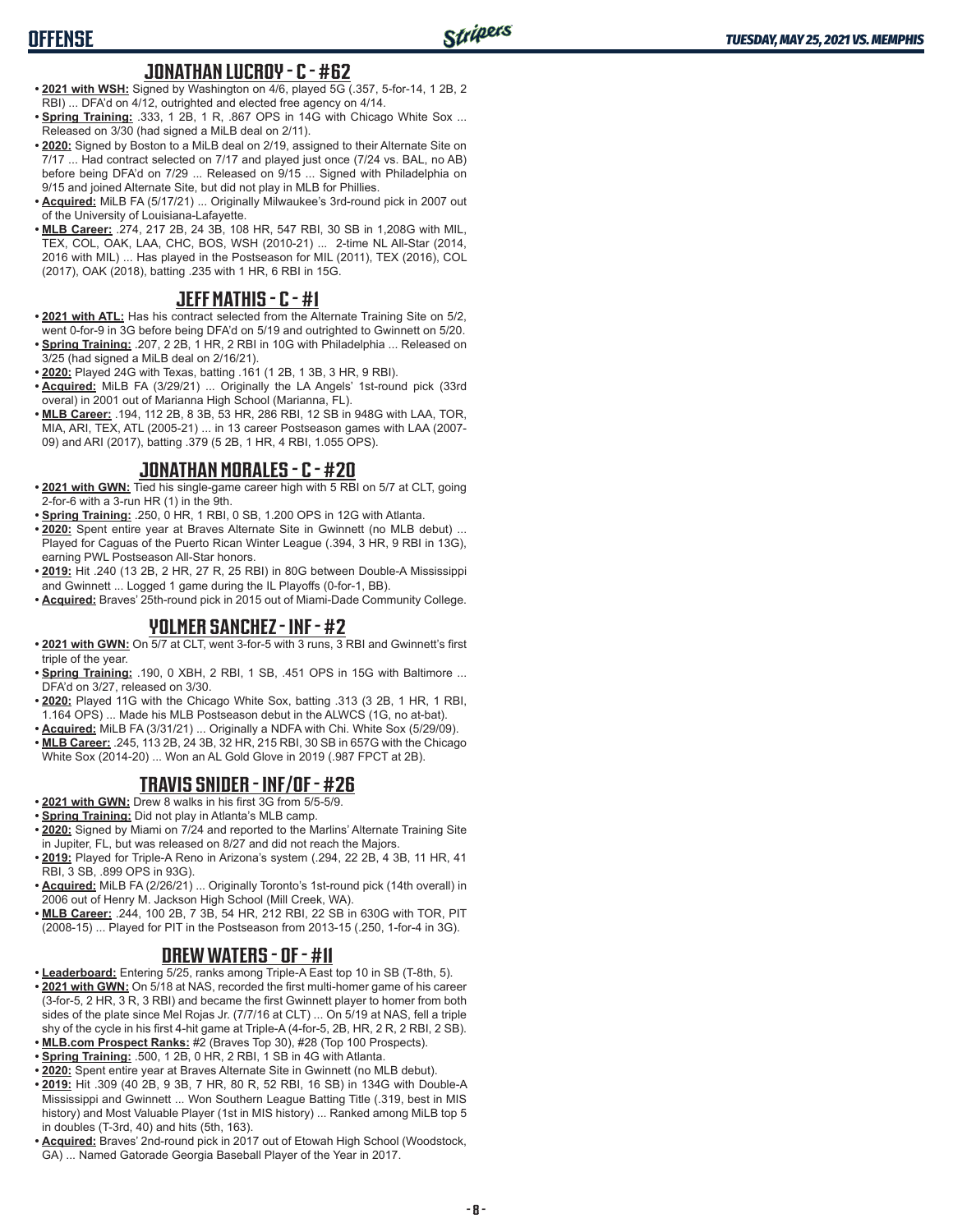## **SEASON SUMMARY**



#### **TEAM HIGHS & LOWS**

| <b>OFFENSE:</b>                                                       |  |
|-----------------------------------------------------------------------|--|
|                                                                       |  |
|                                                                       |  |
|                                                                       |  |
|                                                                       |  |
|                                                                       |  |
|                                                                       |  |
|                                                                       |  |
|                                                                       |  |
|                                                                       |  |
|                                                                       |  |
|                                                                       |  |
|                                                                       |  |
|                                                                       |  |
|                                                                       |  |
|                                                                       |  |
|                                                                       |  |
|                                                                       |  |
| <b>PITCHING:</b>                                                      |  |
|                                                                       |  |
|                                                                       |  |
| Most Runs Allowed, Inning 4 (2x, last: 7th Inning, 5/18 at Nashville) |  |
|                                                                       |  |
|                                                                       |  |
|                                                                       |  |
|                                                                       |  |
|                                                                       |  |
|                                                                       |  |
|                                                                       |  |
| <b>DEFENSE:</b>                                                       |  |
|                                                                       |  |

Most Triple Plays Turned, Game ...................................................................... None Most Errors, Game ..................................................................3 (5/15 vs. Louisville) Most Stolen Bases Allowed, Game ............................. 2 (2x, last: 5/21 at Nashville) Most Caught Stealing, Game ...................................... 1 (4x, last: 5/22 at Nashville)

**TEAM MISCELLANEOUS** Largest Margin of Victory........................................ 18 Runs (5/7 at Charlotte, 19-1) Largest Margin of Defeat ........................................ 4 Runs (5/11 vs. Louisville, 0-4) Largest Comeback Win .....................................4 Runs (5/4 at Charlotte, 3-7, 10-9) Largest Blown Lead (Loss) ................................3 Runs (5/18 at Nashville, 3-0, 8-9) Longest Game, Innings .............................................................12 (5/4 at Charlotte) Longest Game, Time ..............................................................4:26 (5/4 at Charlotte) Longest 9.0-Inning Game, Time .............................................3:26 (5/5 at Charlotte) Shortest 9.0-Inning Game, Time ..........................................2:09 (5/22 at Nashville) Largest Home Attendance ................................................3,549 (5/15 vs. Louisville) Largest Road Attendance .................................................10,716 (5/22 at Nashville) Longest Total Delay................................................................0:16 (5/4 at Charlotte) Long Multi-Game Scoring Drought ....................................16 Innings (5/22-Current) Long Multi-Game Scoreless Streak ............................................15 Innings (5/6-5/7)

#### **INDIVIDUAL HIGHS & LOWS**

| <b>HITTING (GAME):</b> |  |
|------------------------|--|
|                        |  |
|                        |  |
|                        |  |
|                        |  |
|                        |  |
|                        |  |
|                        |  |
|                        |  |
|                        |  |
|                        |  |
|                        |  |
|                        |  |
|                        |  |

#### **PITCHING (GAME):**

#### **DEFENSE (GAME):**

#### **STREAKS**

| <b>OFFENSIVE (LONGEST IN 2021 ONLY):</b> |  |
|------------------------------------------|--|
|                                          |  |
|                                          |  |
|                                          |  |
|                                          |  |
|                                          |  |
|                                          |  |

#### **PITCHING (LONGEST IN 2021 ONLY):**

#### **LAST TIME IT HAPPENED (GWINNETT REGULAR-SEASON HISTORY)**

| <b>INDIVIDUAL OFFENSE:</b>  |                                                                                 | <b>TEA</b>      |
|-----------------------------|---------------------------------------------------------------------------------|-----------------|
|                             | Never                                                                           | $18-F$          |
|                             |                                                                                 | 19 F            |
|                             |                                                                                 | 10F             |
|                             |                                                                                 | 23F             |
|                             |                                                                                 | Get             |
|                             |                                                                                 | 8 Do            |
|                             |                                                                                 | 3 Tr            |
|                             |                                                                                 | 6 Ho            |
|                             |                                                                                 | 3H <sub>0</sub> |
|                             |                                                                                 | 10 E            |
|                             | Back-to-Back-to-Back Homers  Arcia/Camargo/Demeritte (5/8/21 at Charlotte)      | 5 St            |
|                             |                                                                                 | 12 <sub>V</sub> |
|                             |                                                                                 | 18 <sup>5</sup> |
|                             |                                                                                 | Gro             |
|                             |                                                                                 | $28-I$          |
|                             |                                                                                 |                 |
|                             |                                                                                 | <b>TEA</b>      |
|                             |                                                                                 | $21-F$          |
|                             |                                                                                 | 22 F            |
|                             |                                                                                 | 10F             |
|                             |                                                                                 | 23F<br>No-l     |
| <b>INDIVIDUAL PITCHING:</b> |                                                                                 | 5H <sub>0</sub> |
|                             | Never                                                                           | 21S             |
|                             |                                                                                 | 11 <sub>V</sub> |
|                             | 9.0-Inning No-Hitter (Solo)Todd Redmond (5/28/10 at Louisville)                 | $28-I$          |
|                             | 9.0-Inning No-Hitter (Comb.)  Wooten/Marksberry/Ramirez (6/30/16 at Louisville) |                 |
|                             |                                                                                 | <b>TEA</b>      |
|                             |                                                                                 |                 |

25.0-Inning Scoreless Streak ......................Stephen Marek, 25.1 IP (6/6/10-8/2/10)

| <b>TEAM OFFENSE:</b>  |  |
|-----------------------|--|
|                       |  |
|                       |  |
|                       |  |
|                       |  |
|                       |  |
|                       |  |
|                       |  |
|                       |  |
|                       |  |
|                       |  |
|                       |  |
|                       |  |
|                       |  |
|                       |  |
|                       |  |
|                       |  |
| <b>TEAM PITCHING:</b> |  |

#### <u>M DEFENSE:</u>